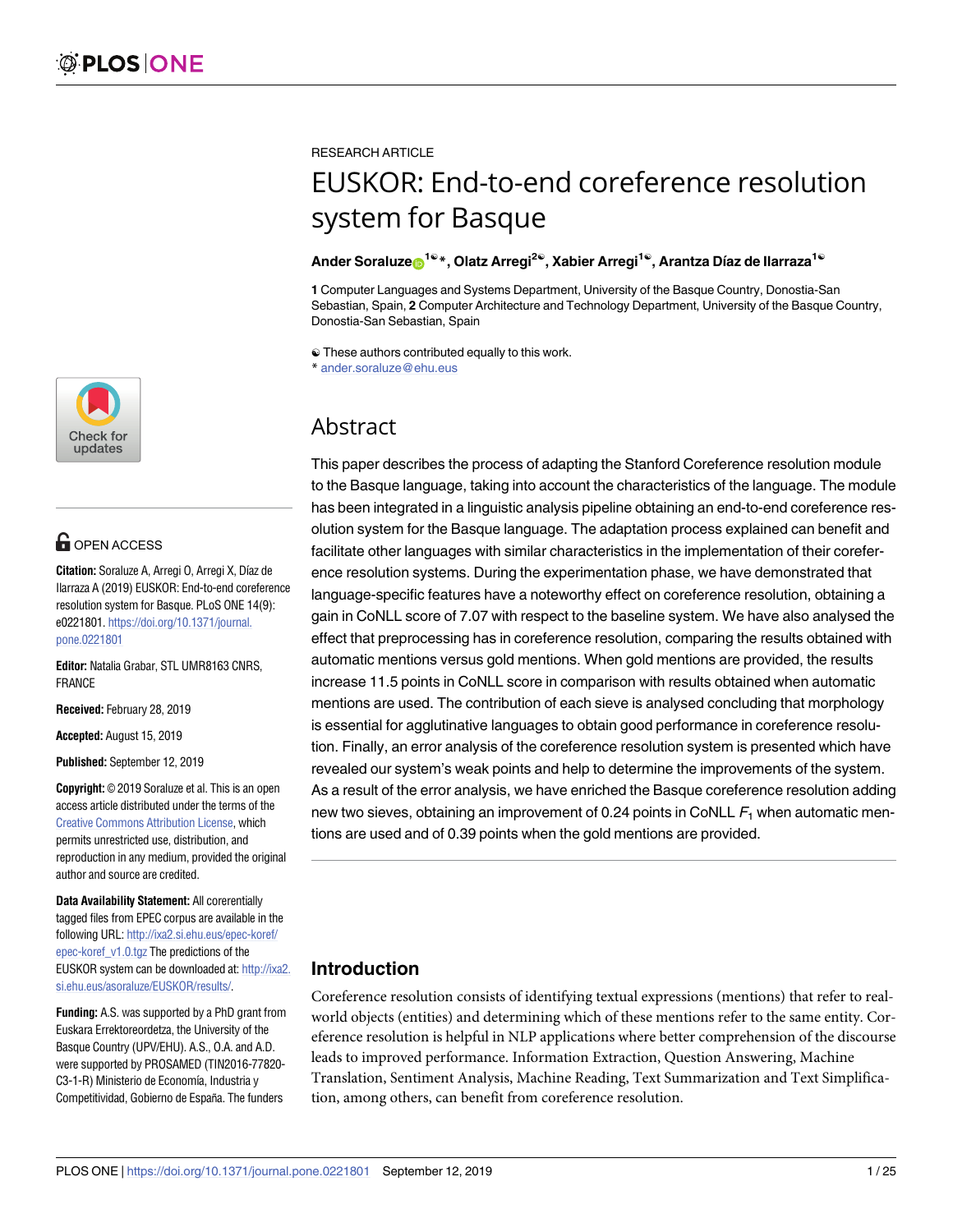<span id="page-1-0"></span>had no role in study design, data collection and analysis, decision to publish, or preparation of the manuscript.

**Competing interests:** The authors have declared that no competing interests exist.

It is very common to divide the task of coreference resolution into two main subtasks: mention detection and resolution of references [\[1\]](#page-21-0). Mention detection is concerned with identifying potential mentions of entities in the text and resolution of references involves determining which mentions refer to the same entity.

In less-resourced languages it is particularly challenging to develop highly accurate tools for tasks like mention detection and coreference resolution. Besides, it is complex to create completely language-independent systems, whereas taking into account the characteristics of a language benefits performance of these tasks. In this scenario, a possible solution is to use a state-of-the-art system with a flexible modular architecture and adapt it to resolve coreference in the new language to be treated. In our particular case, we have adapted the Stanford Coreference resolution system [[2\]](#page-21-0) to Basque. The process we carried out demonstrates that using a modular architecture facilitates the development of robust coreference resolution systems for any language with different characteristics to the language for which the system was originally created.

This paper is structured as follows. After reviewing related work, we describe the most important characteristics of Basque and the challenges they present for coreference resolution. Then, the architecture of EUSKOR, an end-to-end coreference resolution, is presented and the adaptation process explained. After that, the experiments carried out to evaluate the coreference resolution system are described. Then an error analysis of the system is presented, and proposed improvements explained. In section "Comparison of coreference system for Basque" a comparison of our rule-based system with two other systems for Basque is presented. Finally, conclusions and future work are discussed.

## **Related work**

Much attention has been paid to the problem of coreference resolution and many evaluation campaigns focusing on the topic have been undertaken in the last decades, from MUC-6 [[3\]](#page-21-0) in 1995 to the CoNLL shared task in 2012 [[4\]](#page-21-0). Although coreference resolution in English texts was the main focus of the sixth and seventh Message Understanding Conferences  $[3, 5]$  $[3, 5]$  $[3, 5]$ , studies of coreference resolution in languages other than English were published in this period, including Japanese [[6\]](#page-21-0), Spanish [\[7\]](#page-21-0), French [[8](#page-21-0)] or Portuguese [\[9](#page-22-0)]. A new trend towards multilinguality in the field was established by  $[10]$  $[10]$  $[10]$  or  $[11]$ .

The Automatic Content Extraction (ACE) program [\[12\]](#page-22-0) aimed to identify certain types of coreference relations between a predefined set of entities for Arabic and Chinese in addition to English.

SemEval-2010 Task 1 [[13](#page-22-0)] focused on coreference in multiple languages (English, Dutch, German, Italian, Spanish and Catalan) and it addressed interesting questions, such as: i) to what extent is it possible to implement a general coreference resolution system that is portable to different languages? ii) how much language-specific tuning is necessary to achieve this goal? and iii) how can morphology, syntax and semantics help to solve coreference in each language?

One year later, in the CoNLL 2011 shared task [\[1\]](#page-21-0), participants had to model unrestricted coreference in the English-language OntoNotes corpora [[14](#page-22-0)]. The system that obtained the best results in the 2011 edition was the Stanford system presented in [[2](#page-21-0)]. The CoNLL 2012 shared task [\[4\]](#page-21-0) focused on coreference resolution in an English, Chinese and Arabic multi-lingual setting. The Stanford system was used by six participants [\[15–20\]](#page-22-0). Depending on the language to be treated, participants used different strategies, e.g., [[15](#page-22-0)] seek to improve the multipass sieve approach by incorporating lexical information using machine learning techniques.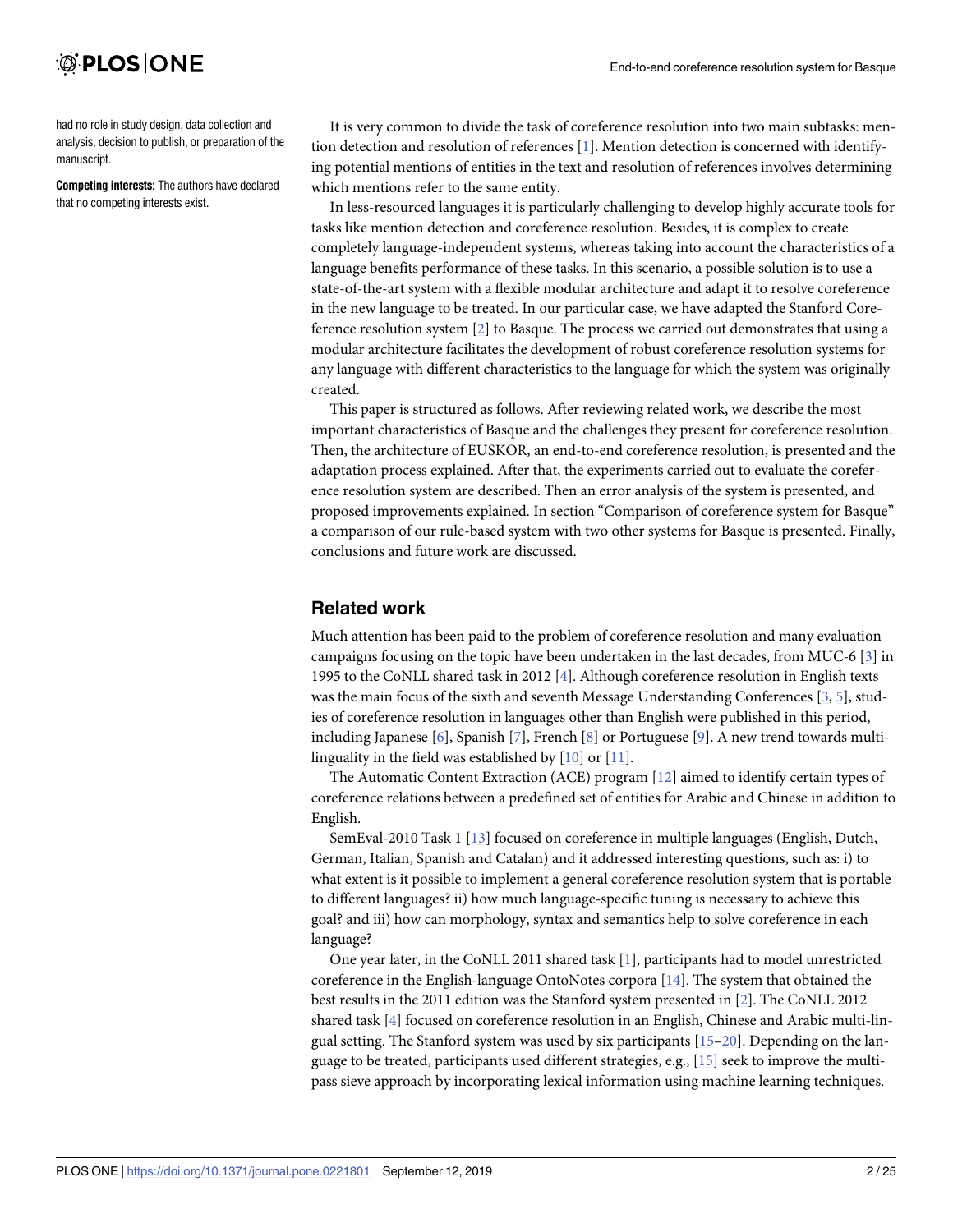<span id="page-2-0"></span>They employed different sieves depending on the language. [[16](#page-22-0)] took into consideration the special characteristics of each language and used the Stanford system to generate mention link candidates, which were then reranked by a supervised model.

Recently, different approaches have been presented for coreference resolution in English. Latent antecedents [\[21,](#page-22-0) [22\]](#page-22-0) or neural models [[23](#page-22-0), [24](#page-22-0)] have gained popularity and achieved state-of-the art results. Hybridisation of techniques has been also proposed, for example in [\[25\]](#page-22-0), which presents an hybrid architecture of their Stanford system. This approach incorporates both rule-based and statistical machine learning sieves.

Interest in coreference resolution in languages other than English has been increasing in the last few years [\[26,](#page-22-0) [27\]](#page-22-0), and because of this many papers about adaptations of coreference resolution systems to a language other than the one for which they were created have been published. The Beautiful Anaphora Resolution Toolkit (BART) [\[28\]](#page-22-0) has been adapted to many languages: originally created for English, its flexible modular architecture facilitates its portability to other languages. There has therefore been a lot of work on extending the BART coreference toolkit to languages other than English including Italian [[29](#page-23-0)], German [[30](#page-23-0)], Polish [\[31\]](#page-23-0), Arabic and Chinese [[32](#page-23-0)], and Indian languages [\[33\]](#page-23-0).

#### **Basque characteristics for coreference resolution**

Basque is a language isolate. Its grammar differs considerably from that of the languages spoken in its neighbouring regions. It is an agglutinative, head-final, pro-drop, freeword-order language. There is no grammatical gender in the nominal system. There are no distinct forms for third person pronouns, instead of which demonstratives are used [[34](#page-23-0)]. All these characteristics make coreference resolution for Basque more challenging in some respects.

On account of Basque's agglutinative nature, a given lemma of nouns and adjectives can take many different word forms, depending on case (genitive, locative, etc.) and number (singular, plural, indefinite). Therefore looking only for the given word form is not enough to resolve coreference in Basque when string matching techniques are applied.

Unlike English, Basque is head-final, i.e. the head of a phrase follows its complements, whereas English is head-initial, with the head of a phrase preceding its complements. Because the correct identification of the head of mentions is of fundamental importance in coreference resolution, the language's head directionality must be considered.

As for word order typology, Basque is known to be a free word order language. Consequently, the same sentence can be written in different manners. For example, the sentence *Jonek liburua irakurri du* "John has read the book" is in neutral word order (SOV) but it has five more variations (SVO, OVS, OSV, VOS, VSO) owing to free word order.

The free-word-order nature of Basque can make the correct identification of syntactic function more complex as it becomes more ambiguous. This has a direct effect on coreference resolution, since the syntactic function is a feature that is commonly used in the resolution phase.

Basque is a pro-drop language in which zero subject pronouns can be inferred from the verb form. Basque also allows direct and indirect objects to be omitted. Basque is therefore said to be a three-way pro-drop language. As a consequence of this characteristic, many pronouns that need to be resolved are omitted.

Finally, the lack of grammatical gender in the nominal system makes it impossible to use gender as a feature in the coreference resolution process, which has been proven particularly useful in the resolution of pronouns in some languages. The animacy feature cannot be used for pronoun resolution either, because Basque pronouns do not have such feature.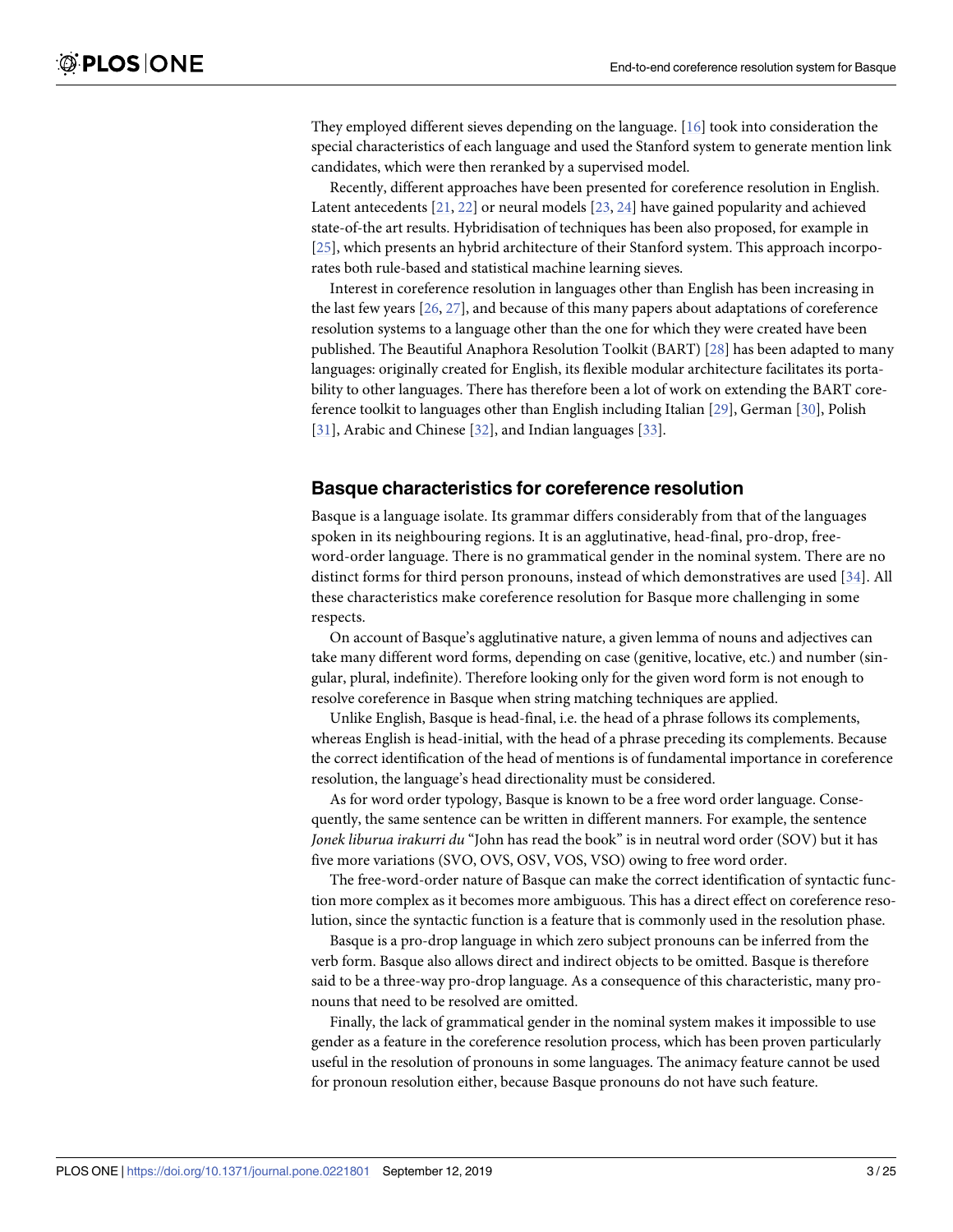### <span id="page-3-0"></span>**Mention structures in Basque**

EPEC (Reference Corpus for the Processing of Basque) [[35](#page-23-0)] is a 300,000 word sample collection of standard written Basque that has been manually annotated at different levels (morphology, surface syntax, phrases, etc.). The corpus is composed of news published in *Euskaldunon Egunkaria*, a Basque language newspaper. It is aimed to be a reference corpus for the development and improvement of several NLP tools for Basque. Mentions and coreference chains have been annotated semi-automatically based on previous layers in a 46,383-word subset of the EPEC corpus. Automatically annotated mentions obtained by our mention detector [\[36\]](#page-23-0) were first corrected by linguists; then, coreferent mentions were linked in clusters. It is freely available and can be downloaded at: ixa2.si.ehu.eus/epec-koref/epec-koref\_v1.0.tgz.

With reference to the subtask of mention detection, in this section we establish what mentions we regard as potential ones to be included in a coreference chain based on a linguistically motivated mention classification presented in [\[37\]](#page-23-0).

1. **Proper nouns**: Structures that have a proper noun as head.

- (a). *[Clinton] itxaropentsu agertu\_zen kazetarien aurrean*. "[Clinton] appeared hopeful in front of the reporters."
- 2. **Pronouns**: In Basque, no separate forms exist for third person pronouns versus demonstrative determiners; demonstrative determiners are used as third person pronouns [[34](#page-23-0)]. Therefore, we mark the mentions formed by demonstratives used as pronouns.
	- (b). *LDPko buruek Mori hautatu zuten apirilean Keizo Obuchi orduko lehen ministroa ordezkatzeko, [hark] tronbosia izan ostean*. "The heads of LDP chose Mori in April, to replace the Prime Minister Keizo Obuchi, [who (he)] suffered a thrombosis."
- 3. **Possessives**: We consider two types of possessives: NPs containing a possessive determiner, even if it is not the head of that NP as in (c), and possessive pronouns as in (d).
	- (c). *Epitieren kasuan [[bere] helburua] lortu dezakela dirudi eta baliteke denboraldia Lehen Mailan hastea*. "In the case of Epitie, it seems that he could achieve [[his] aim] and possibly start the football season in the Premier League."
	- (d). *Escuderok euskal musika tradizionala eraberritu eta indartu zuen. [Harenak] dira, esate baterako, Illeta, Pinceladas Vascas eta Eusko Salmoa obrak*. "Escudero renewed and gave prominence to traditional Basque music. The works Illeta, Pinceladas Vascas and Eusko Salmoa, for example, are [his]."
- 4. **Verbal nouns**: As in many other languages, verbs can be nominalised in Basque. When the nominalised verb works as the head of the mention (ixtea "closing" in (e)) and takes the corresponding case marking suffix, the whole clause governed by the verbal noun has to be annotated.
	- (e). *[Instalazio militarrak ixtea] eskatuko dute*. "They will ask for [closing the military installations]."
- 5. **NPs as part of complex postpositions**: Basque has a postpositional system, and therefore we mark the independent NP preceding a complex postposition. In (f) the postposition is *aurka* ("against"), and we annotate the noun (in his case a proper noun) that precedes it.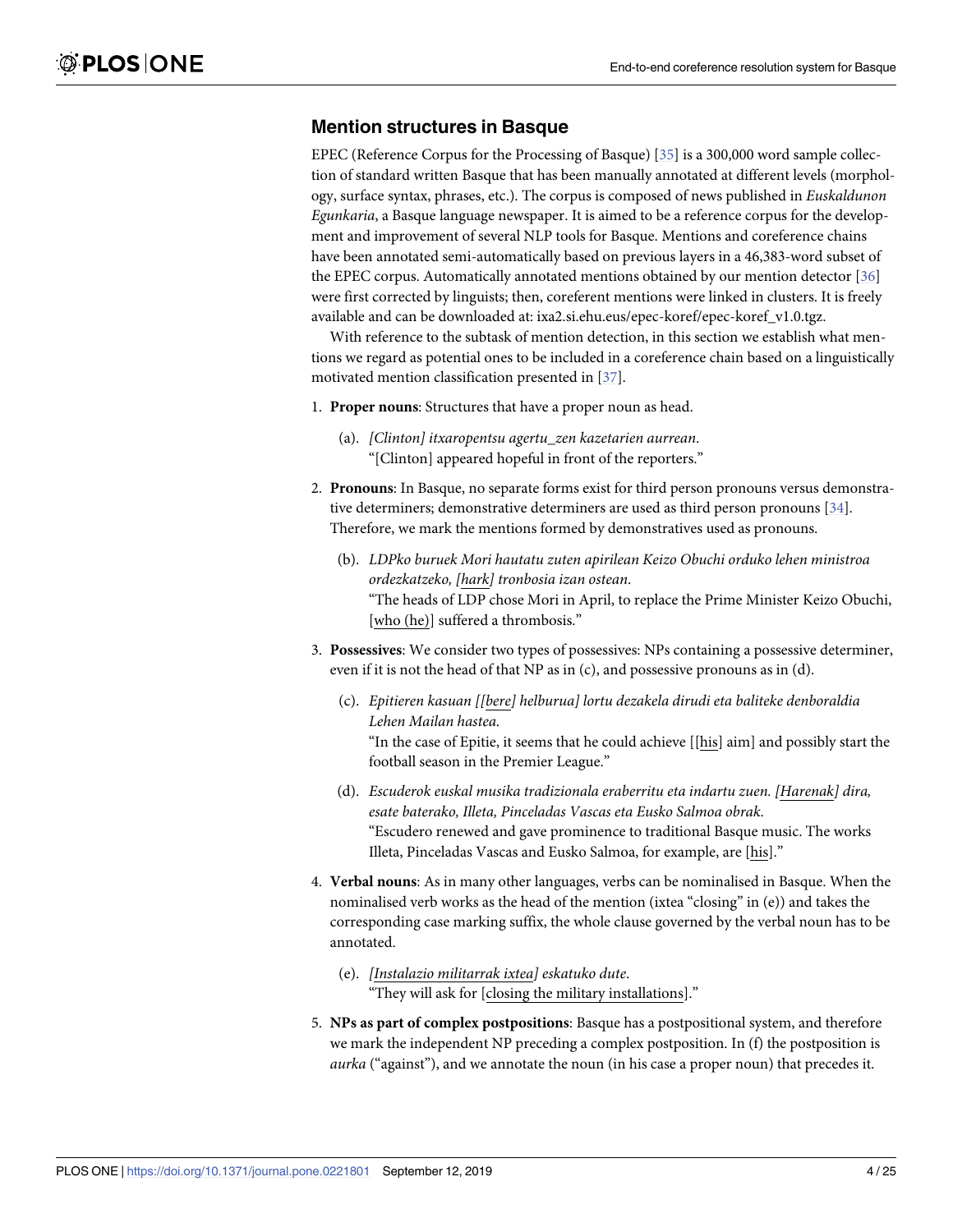(f). *Joan den astean [Moriren] aurka aurkeztutako zentsura mozioak piztu zuen LDPko krisia*.

"Last week the vote of no confidence against [Mori] caused the crisis in the LDP."

- 6. **NPs containing subordinate clauses**: The head of these mentions is always a noun complemented by a subordinate clause. In  $(g)$  the head noun is complemented by a subordinate clause of the type that is, for Basque, called a *complementary clause*. We take the whole stretch of the NP (both the subordinate clause and the head noun) as a mention. Relative clauses can also add information to nouns as in (h), in which case the boundaries of the mention are set at the beginning of the relative clause and the end of the NP.
	- (g). *[DINAk Argentinan egindako krimenak ikertzeko baimena] eman du Txileko Gorte Gorenak*.

"The Supreme Court of Chile has given [permission to investigate the crimes DINA committed in Argentina]."

(h). *[Igandeko partiduak duen garrantzia] dela eta, lasai egotea beharrezkoa dutela esan zuen Lotinak*.

"Lotina said that it is necessary to stay calm given [the importance that Sunday's match has]."

7. **Ellipsis**: Ellipsis is a widespread phenomenon in Basque.

At a morphosyntactical level, a noun ellipsis occurs when the suffixes attached to the word belong to a noun although that noun is not explicit in the word. We recognise this type of ellipsis in the case of verbs that take suffixes indicating noun ellipsis, as in example (i). The POS given by the analyser indicates the presence of an ellipsis, which is implied by the presence of both the verb (*sailkatu zen-* "finished") and the ellipsis (*-Ø-ak* 'who. . .'). In this case Ø refers to someone. All the information corresponding to both units is stored and treated as a noun.

(i). *[Bigarren sailkatu zenak] segundo bakarra kendu zion*. "[Ø who finished in second place] only had a second's advantage."

At sentence level, the subject, object or indirect element of the sentence can be elided. The morphological information about these elements (number, person. . .) is given by the verb. We do not mark these elliptical pronouns as mentions (j).

- (j). *Ø Ez zuen podiumean izateko itxaropen handirik*. "[He] did not have much hope of being on the podium."
- 8. **Coordination**: In the case of coordination, nominal groups of a conjoined NP are extracted. We regard as mentions both the nested NPs (*siesta*, "a nap" and *atsedena* "a rest") and the whole coordinated structure (*siesta eta atsedena* "a nap and rest").
	- (k). *Bazkal ondoren [[siesta] eta [atsedena]] besterik ez zuten egin*. "After lunch they did nothing but have a [[a nap] and [a rest]]."
- 9. **Location Adverbs (LocAdv):** In general, adverbs are not referential, yet location adverbs do have a referential function. Therefore, location adverbs are considered mentions.
	- (k). *Futbol jokalariak Biarritzera joatekoak ziren, [han] festa antolatuta baitzuten*. "The football players intended to go to Biarritz, because they had a party organised [there]."
- 10. **Common Noun Phrases (CNP):** Phrases that have a noun as head word.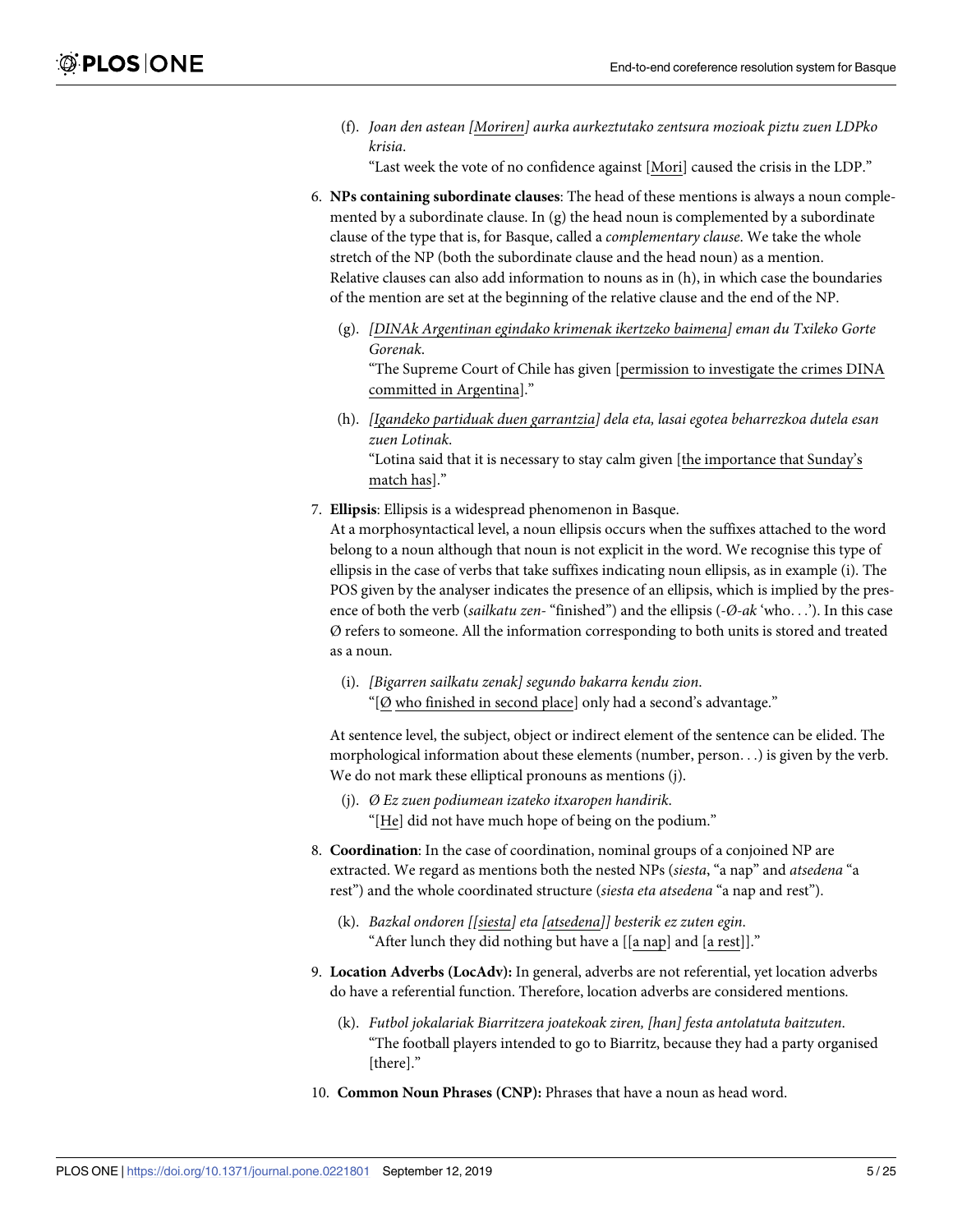<span id="page-5-0"></span>(l). *[Langileak] haserre daude hartutako erabakiarekin*. "[The workers] are angry with the decision taken."

#### **System architecture**

In this section, EUSKOR, an end-to-end coreference resolution system is presented. As shown in Fig 1, the system has three main components: i) preprocessing module, ii) mention detector and iii) coreference resolution module.

#### **Preprocessing**

The preprocessing stage prepares the input that the coreference resolution system receives. In this stage, Basque linguistic processors are applied to the text, thus obtaining linguistically annotated data.

The Basque linguistic processors used to create annotations are the following:

- 1. A morphological analyser that carries out word segmentation and PoS tagging [[38](#page-23-0)].
- 2. A lemmatiser that resolves the ambiguity caused at the previous phase [[39](#page-23-0)].
- 3. A multi-word item identifier that determines which groups of two or more words are to be considered multi-word expressions [[40](#page-23-0)].
- 4. A named-entity recogniser that identifies and classifies named entities (person, organization, location) in the text  $[41]$ .
- 5. A numerical-entity recognizer that identifies and classifies numerical entities (date, time, percent, number...) in the text  $[42]$ .
- 6. A Basque dependency parser  $[43]$ ; its output is then used to create constituent trees  $[44]$ .



**Fig 1. End-to-end coreference resolution for Basque.**

<https://doi.org/10.1371/journal.pone.0221801.g001>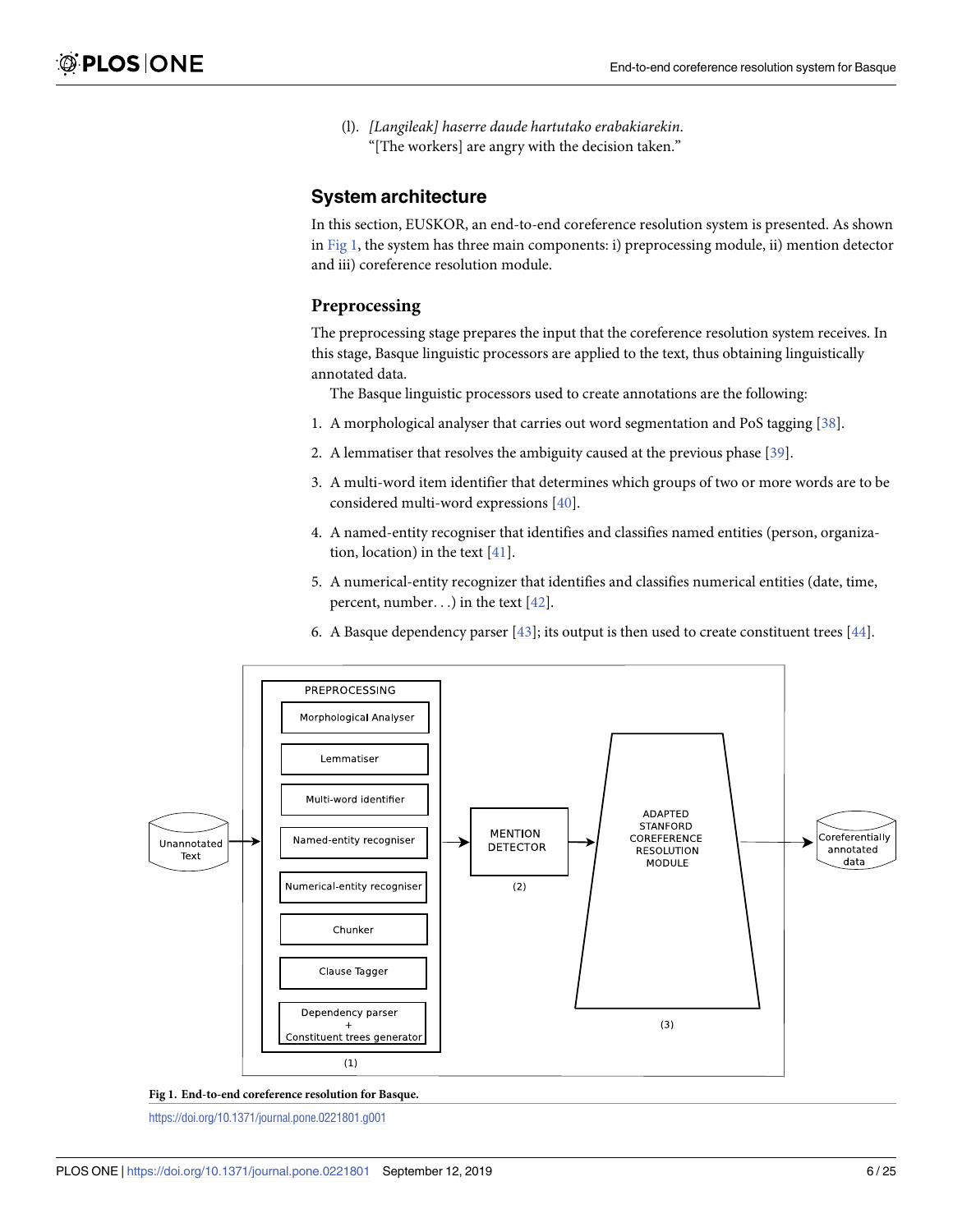#### <span id="page-6-0"></span>**Mention detection**

We created a mention detection system [\[36\]](#page-23-0), defining a set of hand-crafted rules that have been compiled into Finite State Transducers (FST). These FSTs are able to detect complex structures that should be identified as mentions. We defined 12 FSTs, composed of 34 handcrafted rules using Foma [[45](#page-23-0)].

The system has been developed and evaluated using the subset of the EPEC corpus, annotated for coreference purposes, consisting of 46,383 words with 12,792 mentions. The mention detector has a precision of 74.79, a recall of 72.94 and an F-measure of 73.86 when automatic preprocessing is used and a precision of 84.95, a recall of 86.84 and an F-measure of 85.89 with gold standard data.

#### **Stanford Coreference resolution module**

The Stanford Coreference Resolution module is a deterministic rule-based system which is based on ten independent coreference models or sieves that are precision-oriented, i.e., they are applied sequentially from highest to lowest precision. Each model selects a single best antecedent from a list of previous mentions or declines to propose a solution. Candidates in the same sentential clauses are sorted using left-to-right breadth-first traversal of syntactic trees to favour subjects [\[46\]](#page-23-0). Nominal mentions in previous sentences are sorted using right-to-left to favour proximity. In the case of pronominal mentions, candidates in previous sentences are also treated left-to-right traversal in order to favour subjects that are more probable antecedents for pronouns. The sorting of candidates is important, as low quality negatively impacts the coreference links created.

The architecture is highly modular, which means that additional coreference models can easily be integrated. The system implements an entity-centric approach, allowing each coreference resolution decision to be globally informed by previously clustered mentions and their shared attributes. Finally, the lack of language-specific lexical features makes the system easy to port to other languages [[2](#page-21-0)].

The system has been adapted to resolve coreference in Basque, modifying some sieves and adding new ones. The version presented here is an extension of the system presented in [[47](#page-23-0)]. The architecture of the Basque coreference resolution system is shown in [Fig](#page-7-0) 2, where the order of application of the sieves is indicated. We shall begin by explaining how the original sieves work, discussing the problems found and the adaptations proposed.

(S1). **Speaker Identification:** The sieve identifies speakers and links them with corresponding compatible pronouns. In non-conversational texts, the speakers are identified by searching the subjects of reporting verbs. In conversational texts, speaker information is provided in the dataset.

**Adaptation**: We have translated the list of reporting verbs and the list of pronouns.

(S2). **Exact String Match:** The Exact String Match sieve links two mentions with exactly the same extent text.

In (1), the sieve matches the mentions [Milosevicek] and [Milosevicek] "[Milosevic]" and it considers them coreferent, however, [Milosevici] "on [Milosevic]" is not linked.

(1). [Milosevicek] bere herriaren borondatea errespetatu beharko luke. Joe Lockhardek bozeramailearen ustez, [Milosevicek] lehenbailehen utzi beharko luke gobernua. Etxe Zuriko maizterrak esandakoak presio handiagoa egiten dio [Milosevici] boterea ahal den azkarren utz dezan.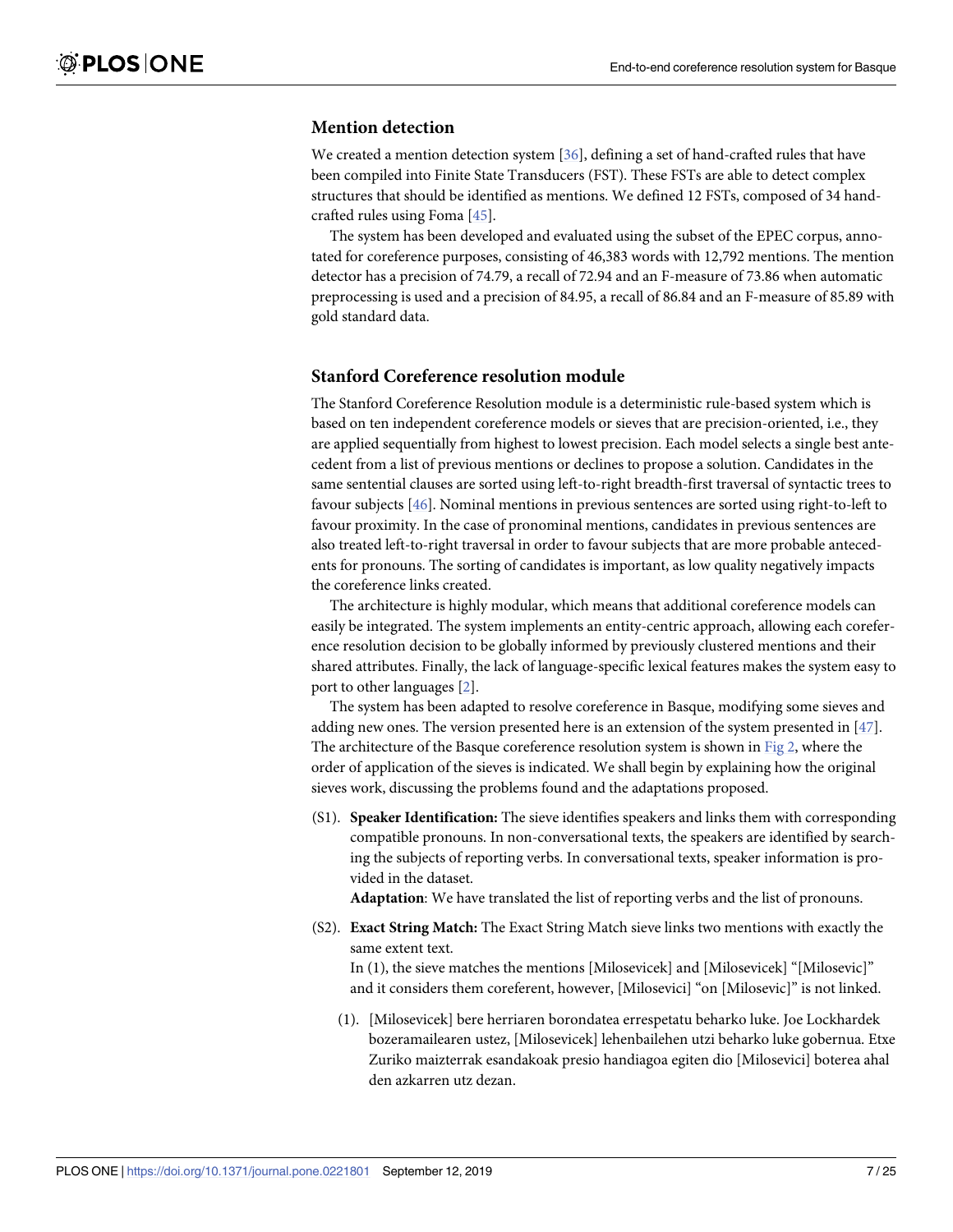<span id="page-7-0"></span>

**[Fig](#page-6-0) 2. The architecture of the Basque coreference resolution system.**

<https://doi.org/10.1371/journal.pone.0221801.g002>

"[Milosevic] should respect the will of its people. In the opinion of spokesman Joe Lockhard [Milosevic] should leave the government immediately. The words of the occupant of the White House put more pressure on [Milosevic] to leave power as soon as possible."

**Problem**: The constraint applied in the Exact String Match sieve is too restrictive in agglutinative languages, as the role of prepositions is played by suffixes added to word forms. Consequently, two mentions that refer to the same entity but differ in their word forms are not considered coreferent. That is the case of the mention [Milosevici] in example (1), it is not considered coreferent with [Milosevicek] as their extent text differs.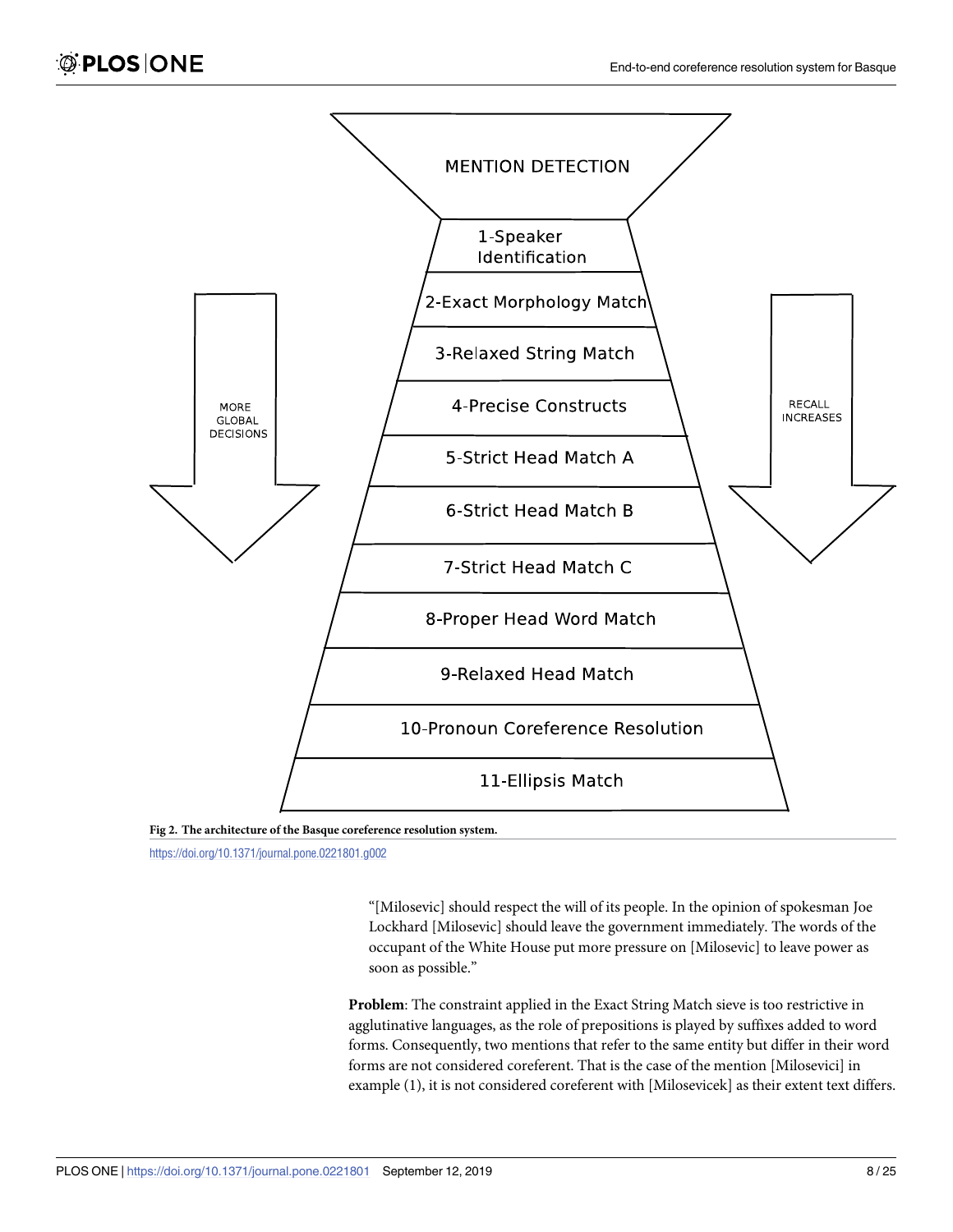| Mention         | Translation           | Lemmas      | <b>Number</b> | <b>Definiteness</b> | Coreferent |
|-----------------|-----------------------|-------------|---------------|---------------------|------------|
| txori politak   | pretty birds          | txori polit | plural        | definite            | $\sim$     |
| txori politekin | with the pretty birds | txori polit | plural        | definite            | ves        |
| txori politak   | pretty bird           | txori polit | singular      | definite            | no         |
| txori politek   | pretty birds          | txori polit | plural        | indefinite          | no         |

#### **Table 1. Examples to illustrate the suitability of the Exact Morphology Match sieve.**

<https://doi.org/10.1371/journal.pone.0221801.t001>

**Adaptation**: We created a specialisation of the Exact String Match sieve, named the **Exact Morphology Match** sieve, and substituted it in the adapted version of the coreference resolution system. This sieve takes into account morphological features of mentions to consider if they corefer or not. Two mentions are linked if i) the lemmas of each word in both mentions are identical, and ii) their number and definiteness are equal (or unknown in one of the mentions). Number attributes can take the values of singular, plural or unknown and definiteness can be finite, indefinite or unknown (treated as wildcards, i.e., they can match any other value).

It is important that two mentions fulfil these three constraints at the same time because even if one or two are fulfilled, the mentions may not be coreferent as the examples in Table 1 illustrate.

The first and second mentions, *txori politak* and *txori politekin*, are coreferent because the conditions are fulfilled: same lemmas, same number and same definiteness. Although the first and third mentions are identical strings, they are not coreferent. The first mention *Txori politak* represents a plural mention in the absolutive case, whereas the same string in the third row represents a mention in the ergative singular (this morphological information has been extracted previously with help from the context). The first and fourth mentions have the same lemma and number but their definiteness differs (the first is definite while the second is indefinite), so they cannot be considered coreferent.

After substituting the Exact Morphology Match sieve for the Exact String Match sieve, the three mentions in example (1) are considered coreferent.

- (S3). **Relaxed String Match:** This sieve considers two mentions as coreferent if the strings obtained by dropping the text following their head words, such as, relative clauses and participial postmodifiers (clauses headed by participial form of the verb) are identical. **Problem:** In English, relative clauses follow the head word, however, in Basque they can follow or precede the head word. In the following example, the two possibilities in Basque for the relative clause "[Bill Clinton who accepted the new law] appeared hopeful in front of the reporters." are presented. Although, the following two examples in (2) are correct, the (a) case is the most common in Basque.
	- (2). a [Lege berria onartu duen Bill Clinton] itxaropentsu agertu zen kazetarien aurrean. b [Bill Clinton zeinak lege berria onartu duen] itxaropentsu agertu zen kazetarien aurrean.

Similarly to relative clauses, participials in Basque can appear in two manners, however, they mostly precede the noun and, ocassionally, phrases can appear apposited to the right of the noun phrase.

**Adaptation:** The Relaxed String Match sieve has been modified to take relative clauses and participials that precede the noun into account. The adapted sieve is also able to drop the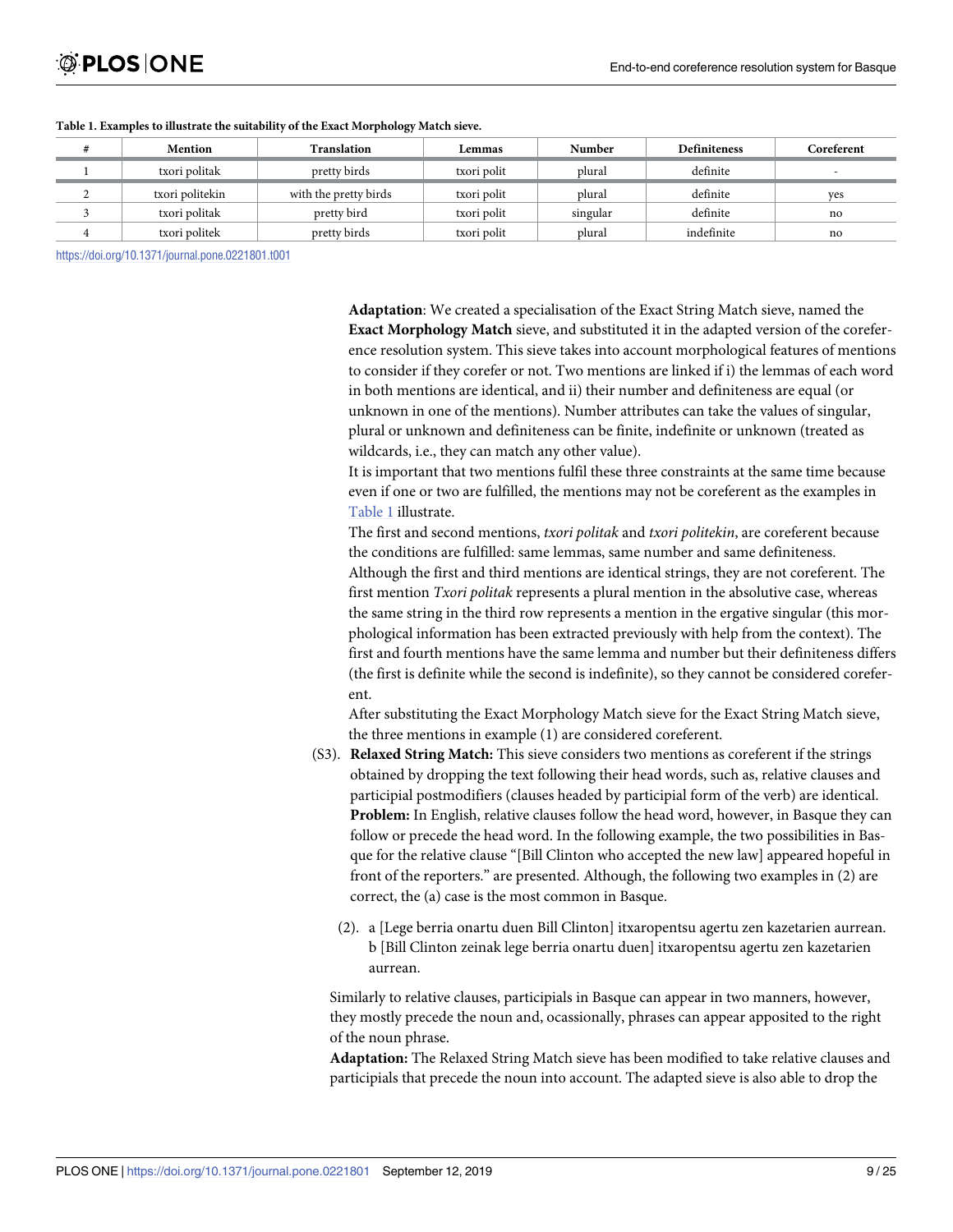<span id="page-9-0"></span>text of relative clauses and participials preceding the head word. To consider two mentions coreferent the compared mentions also have to fulfil the same morphological constraints applied in The Exact Morphology Match sieve.

After the adaptation, the sieve is able to link the two mentions in example (3).

(3). [Gailurretako Rallyan] iragan urteko balentria handia errepikatu nahi izango dute pilotu zuberotarrek. [Igandean bukatuko den Gailurretako Rallyan] lehiakide zorrotzenekin topo egingo dute.

"In [Rally des Cimes] Soule pilots will want to repeat last year's great bravery. [In Rally des Cimes which ends on Sunday] they will meet the ablest opponents."

- (S4). **Precise Constructs:** The Precise Construct sieve links two mentions, if any of the conditions below is fulfilled:
	- *Appositive*: The two mentions are in an appositive relation.
	- *Predicative nominative*: The two mentions are in a copulative construction.
	- *Acronym*: One of the mentions is an acronym of the other mention and both are tagged as a proper noun. The algorithm to detect acronyms marks one mention as an acronym of the other if its text equals the sequence of upper case characters in the other mention.
	- *Demonym*: One of the mentions is a demonym of the other. For demonym detection a static list of countries and their corresponding demonyms extracted from Wikipedia is used.
	- *Role appositive*: The candidate antecedent's head word is a noun and it appears as a modifier in a Noun Phrase whose head is this mention. For example, [[the singer] Michael Jackson].
	- *Relative pronoun*: The head of the antecedent Noun Phrase is modified by a relative pronoun mention, e.g., [the business street [which] has already formed in the Waitan district].

**Problem:** The rules used to detect appositive and predicative nominative structures are not the most suitable for Basque. The algorithm to detect acronyms does not consider that acronyms can appear declined. Furthermore, the way in which our gold-standard corpus of mentions and coreference chains was annotated does not treat role appositives and relative pronoun structures as mentions. For example, in the case of Michael Jackson abeslaria "the singer Michael Jackson", the whole structure is considered one mention [Michael Jackson abeslaria] and not two mentions [[the singer] Michael Jackson] as in English, i.e., [abeslaria] is not treated as a mention.

**Adaptation:** A detector of appositive and predicative nominatives for Basque [\[48\]](#page-23-0) has been integrated in the preprocessing pipeline. The information obtained by the detector is then provided to the coreference resolution system and links mentions that are considered appositive or predicative nominatives. In addition, a Basque lexicon with 373 entries listing names of nationalities and demonyms provided by the Basque language academy "Euskaltzaindia" has been included in the coreference resolution system.

The algorithm to detect acronyms has been changed to recognise declined acronyms by considering a mention an acronym of another if its lemma equals the sequence of upper case characters in the other mention. Example 4 illustrates the need to compare acronym lemmas rather than its text. If acronym text [AABek] "[CA]" were compared with [Amnistiaren Aldeko Batzordeak] "[Commission for Amnesty]", the two mentions would not be considered coreferent.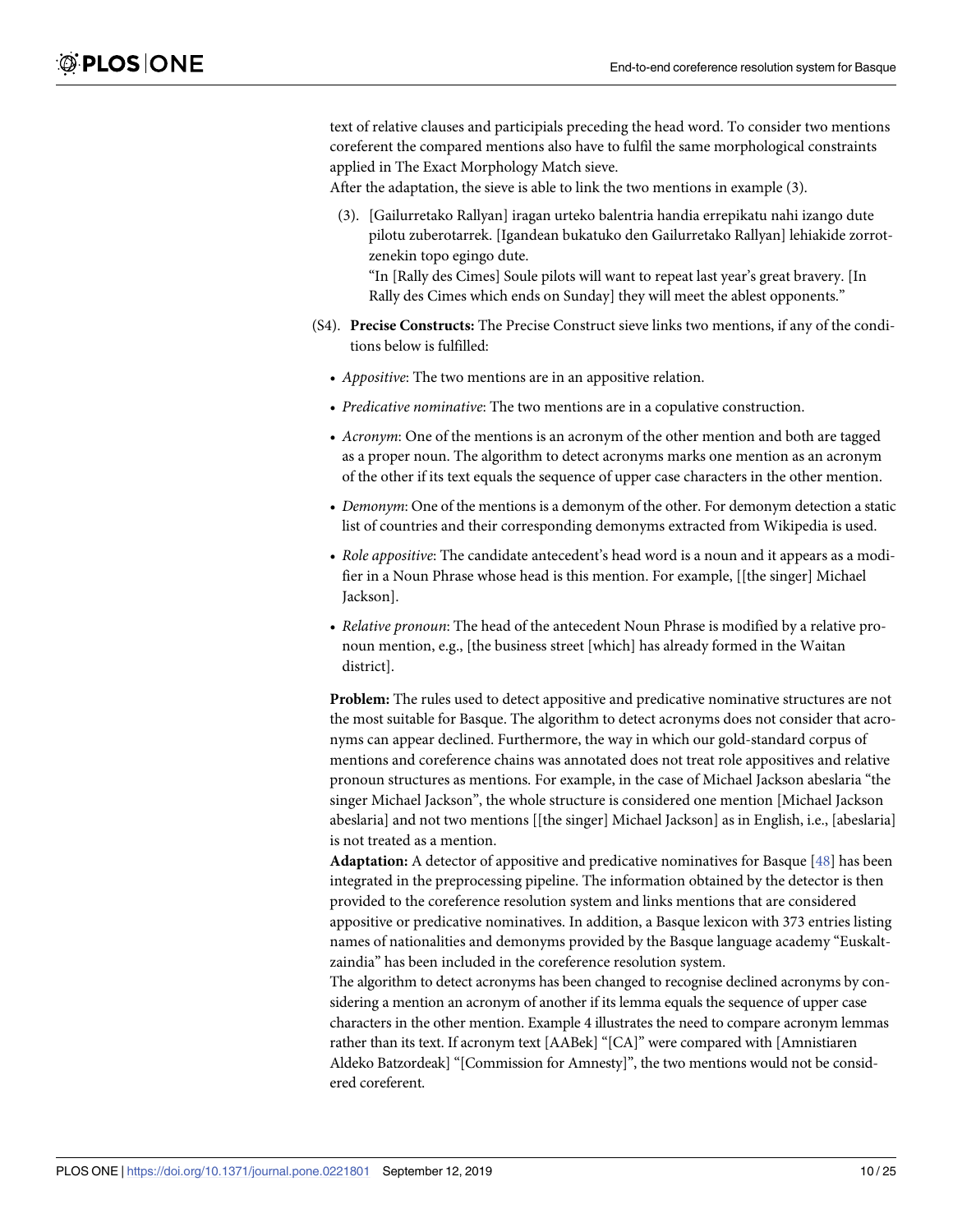(4). Europako Giza Eskubideen Agiria ez dela betetzen salatuko dute [AABek] Nizan. Europako Batasuneko estatuburuen bilerara joango dira [Amnistiaren Aldeko Batzordeak] bertan onartuko den Giza Eskubideen Europako Agiria Euskal Herrian praktikara ez dela eramaten salatzera.

"[CA] will denounce in Nice that the European Convention on Human Rights is not met. [Commission for Amnesty] will go to the meeting of state heads of the European Union to denounce that the European Convention on Human Rights to be accepted there is not put into practice in the Basque Country."

The original English static list of countries and their corresponding demonyms has been replaced by a Basque version to identify demonyms. The list has been created using the 38th rule of "Euskaltzaindia" (Royal Academy of the Basque Language).

Finally, the Role Appositive and Relative Pronoun constraints have been deactivated. Role appositives are treated in sieve 9 (S9).

- (S5-S7). **Strict Head Match A-C:** The Strict Head Match sieve links two mentions if all the following constraints are satisfied at the same time:
	- *Entity head match*: The mention head word matches any head word in the antecedent entity.
	- *Word inclusion*: All the non-stop words in the current entity to be solved are included in the set of non-stop words in the antecedent entity.
	- *Compatible modifiers only*: The modifiers of the mention to be resolved are included in the modifiers of the antecedent candidate. As modifiers, nouns and adjectives are considered.
	- *Not-i-within-i*: The two mentions are not in i-within-i construct, i.e., one cannot be a child NP in the other's NP constituent.

The variants B and C of the Strict Head Match are relaxations of the constraints explained above. Strict Head Match B (S6) removes the constraint *compatible modifiers* and Strict Head Match C (S7) removes *word inclusion*.

**Problem:** This sieve is not suitable for direct application in agglutinative languages because, in three of the four constraints word forms are compared.

**Adaptation:** We have modified the *Entity head match*, *Word inclusion* and *Compatible modifiers only* constraints. The adapted constraints compare lemmas instead of word forms. In addition, in *Entity Head Match* the compared head words must fulfil number and definiteness agreement.

After the adaptation of the three constraints, the sieve correctly links the mentions in example (5) as all the constraints are fulfilled. The mentions in example (6) are not linked. They are not coreferent, since even if the *Entity Head Match* constraint is fulfilled, the *Word inclusion* and *Compatible modifiers only* constraints are not satisfied.

(5). [Euskalteleko kirol zuzendari Julian Gorospek] emaitza onak lortzeko moduan daudela uste du. [Julian Gorosperentzat] Tourrean izateko aukera gutxi zuten, eta beraz, ondo hartu du berria.

"[Euskaltel sporting director Julian Gorospe] thinks they can get good results. For [Julian Gorospe] they had little chance of being on the Tour, and therefore, he took the news well."

(6). Eurokopako atezain onena bilakatu da Toldo, eta Italian heroi nazionala da. Merezita lortu du [Fiorentinako atezainak] gailurrera iristea. Peruzziri ere zor dio Toldok zerua ukitu izana. Buffonek titulartasuna kendu izana ez du ondo irentsi [Inter Milaneko atezainak] eta uko egin zion Eurokopari.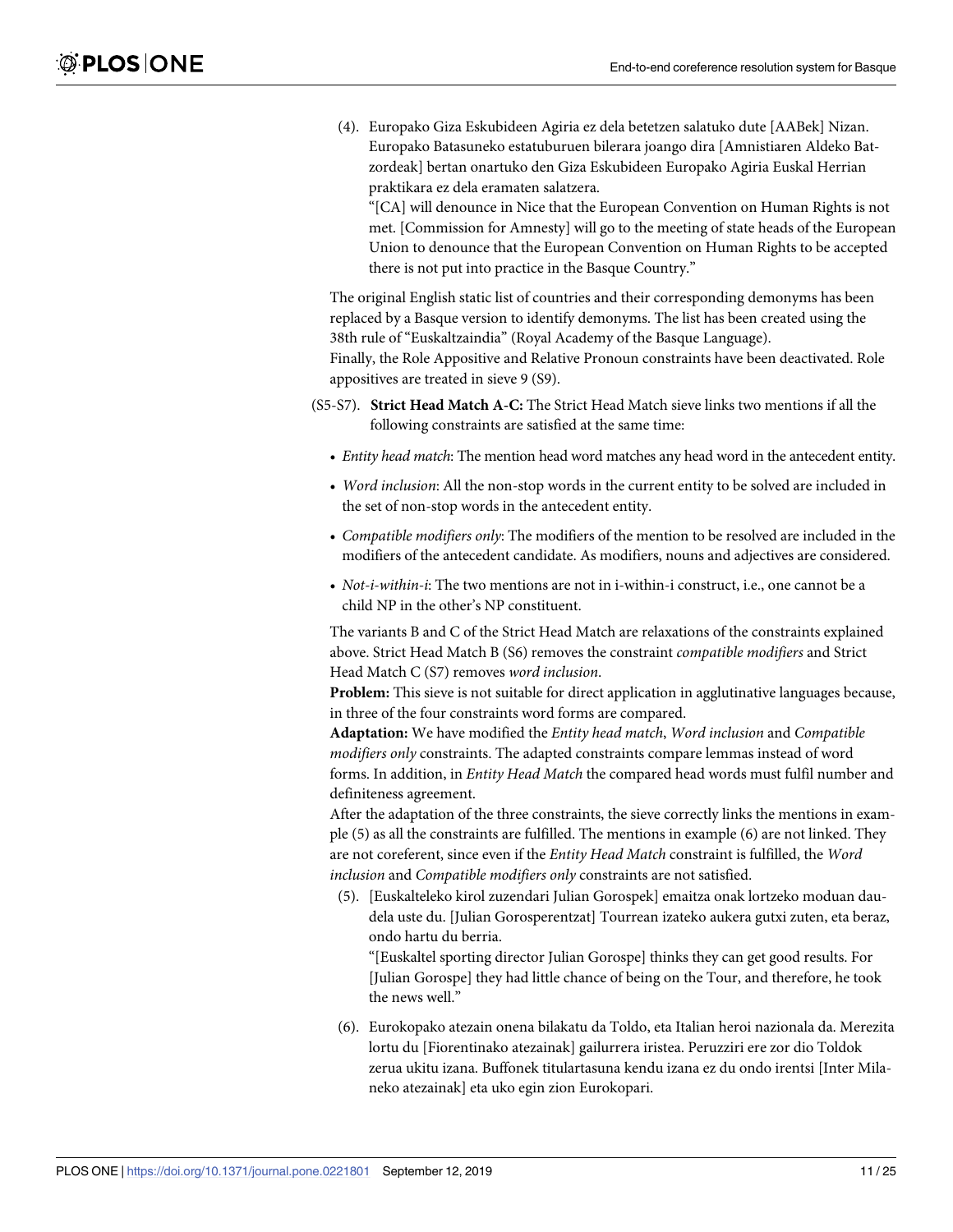"Toldo has become the best goalkeeper in the European Championship, and he is a national hero in Italy. [The Fiorentina goalkeeper] deserved to reach the top. Toldo is also indebted to Peruzzi for having touched the sky. [The Inter Milan goalkeeper] did not Buffon's robbing him of the championship title well and rejected the European Championship."

- (S8). **Proper Head Word Match:** This sieve considers two mentions coreferent if the following constrains are satisfied:
	- Both mentions are headed by proper nouns and the head word is the last word of the mention.
	- *Not-i-within-i*
	- *No location mismatches*: The modifiers of two mentions do not have different location named entities, other proper nouns, or spatial modifiers.
	- *No numeric mismatches*: The mention to be resolved does not have a number that does not appear in the antecedent mention.

**Problem:** Basque is a free word-order language, consequently, the head word of a mention should not necessarily appear in the last position.

**Adaptation:** We changed the first constraint to permit the head word of the mention to appear in other positions apart from the last position. In addition, lemmas instead of word forms are used to compare head words and modifiers.

In example (7), the adapted sieve considers the mentions [Batistutarentzat] "for [Batistuta]" and [Gabriel Batistuta argentinarrak] "[Argentinian Gabriel Batistuta]" (where the head word is Batistuta) coreferent, but discards mentions in example (8) as they have a different spatial modifier.

(7). [Batistutarentzat] ez da normala Erromak beragatik ordaindutakoa. Italiako Erromarekin sinatu berri duen kontratuagatik harro dagoela esan zuen atzo [Gabriel Batistuta argentinarrak].

"For [Batistuta] what Rome has paid for him is not normal. [The Argentinian Gabriel Batistuta] said yesterday that he is proud of the contract he recently signed recently with Rome, Italy."

- (8). Bonba bat lehertu da [Londresen]. Eztandak ez du inor zauritu, eta kalte material txikiak eragin ditu, Hammersmith zubian, [Londres mendebaldean]. "A bomb has exploded in [London]. The explosion did not hurt anyone and material damage have been small, in Hammersmith Bridge, in [west London]."
- (S9). **Relaxed Head Match:** This sieve relaxes the entity head match constraint by allowing the mention head to match any word in the antecedent candidate cluster. Apart from this constraint, both mentions have to be named entities and the types must coincide. In addition, *word inclusion* and *i-within-i* constraints have to be fulfilled. **Problem:** The same problem that occurs with the *Entity Head Match* constraint arises when comparing the head words because word forms are used rather than lemmas. Moreover, as role appositives are not tagged in our corpus, they are not treated in the Precise Constructs sieve (S4). Nevertheless, they provide useful information that is needed to resolve some types of coreference relations that are treated in this sieve.

**Adaptation**: To compare head words, lemmas are used instead of word forms. Furthermore, we have relaxed the constraint that needs both mentions to be named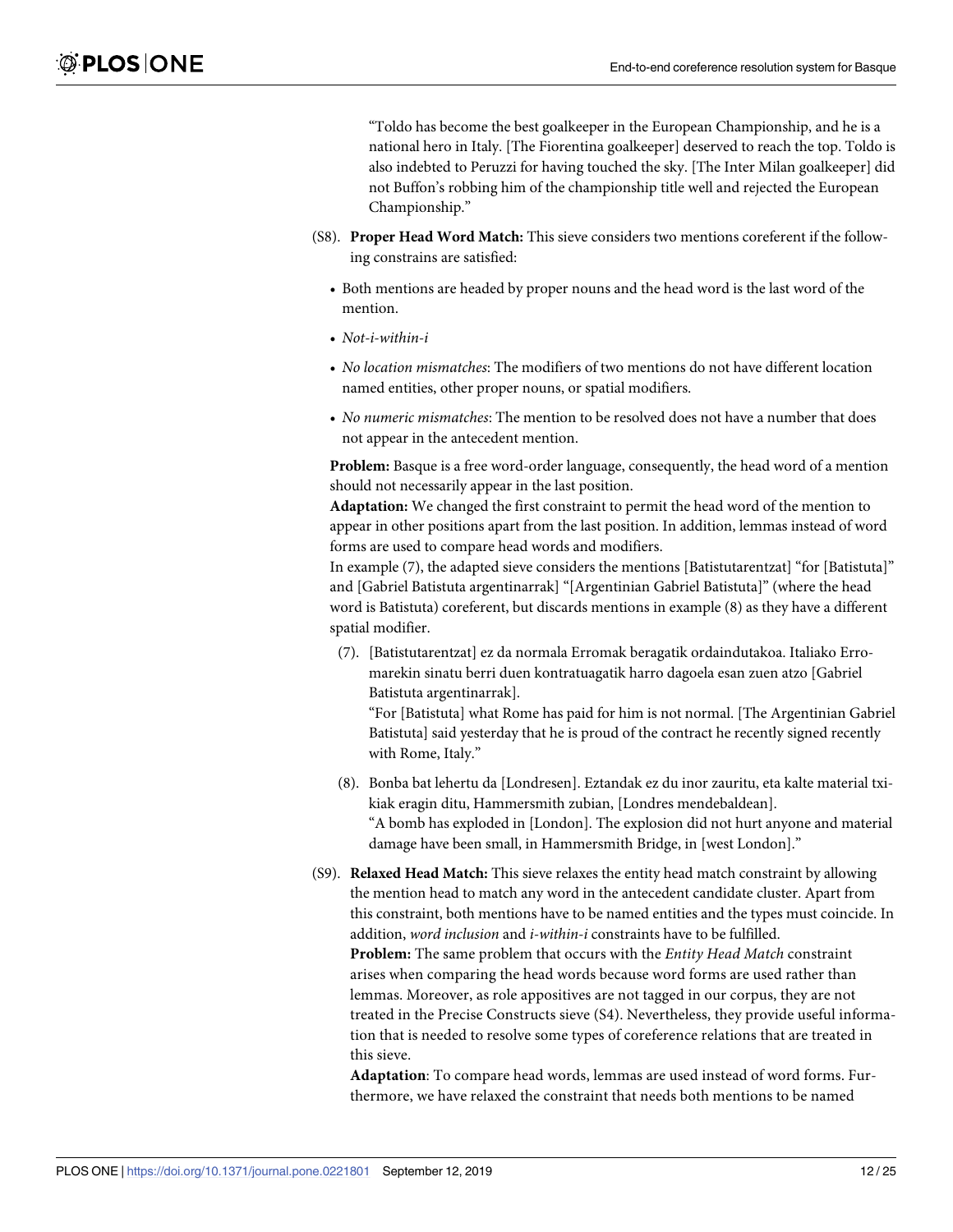entities. In our case, only the antecedent mention has to be a proper noun, the candidate mention could be nominal. The last change has been adopted to link mentions with their antecedents that are in role appositive constructions.

After the adaptation, the sieve considers the mentions [Portlandeko entrenatzaile Zupo Ekisoainekin] "with [Portland trainer Zupo Ekisoain]" and [Portlandeko entrenatzaileak] "[Portland trainer]" coreferent in example (9).

(9). Gentzelek atzo goizean hitz egin zuen [Portlandeko entrenatzaile Zupo Ekisoainekin], Granollersek egindako eskaintza onartzeko arrazoiak azaltzeko. Granollersen lagunak ditu bere emazteak, eta hara joatea nahiago izan dutela azaldu zuen atzo [Portlandeko entrenatzaileak].

"Gentzel talked with [Portland trainer Zupo Ekisoain] yesterday morning, to explain why he had accepted the offer made by Granollers. His wife has friends in Granollers, and they preferred to go there [the Portland trainer] explained yesterday."

- (S10). **Pronoun Resolution:** This sieve links pronominal mention with the antecedent mention based on these constraints:
	- Number: the number attribute is assigned based on:
		- 1. A static list of pronouns.
		- 2. A mention marked as a named entity is considered singular with the exception of organizations, which can be both singular and plural.
		- 3. NN\*S part of speech tags are plural and other NN\* tags are singular.
		- 4. A static dictionary.
	- Gender: gender attributes are assigned from static lexicons.
	- Person: person attributes are assigned to pronouns.
	- Animacy: Aanimacy is determined using: i) a static list of pronouns; ii) NER labels, e.g., PERSON is animate whereas LOCATION is not; iii) a dictionary bootstrapped from the web.
	- The NER label.
	- Pronoun distance: distance between a pronoun and its antecedent cannot be more than 3 sentences.

**Problem:** Basque pronouns do not provide information about gender or animacy. The demonstrative determiners also act as third person pronouns.

**Adaptation:** We have translated the static list of pronouns into Basque. We have enriched the static lexicon with 3,109 entries giving information about the gender of Basque, French and Spanish names. The pronoun distance constraint has been reduced to 2, i.e., the distance between a pronoun and its antecedent cannot be more than 2 sentences away. The modification of the pronoun distance value was optimised experimentally. As pronouns in Basque do not provide information about their gender and animacy they are more ambiguous than in other languages which are able to exploit those features. Consequently, the distance between the antecedent and the pronoun must be shorter. Taking this into consideration, we have changed the mention candidate selection algorithm so that the antecedent candidates for pronouns are sorted right-to-left traversal in the same and previous sentences in order to favour proximity. Finally, to improve the precision of the Pronoun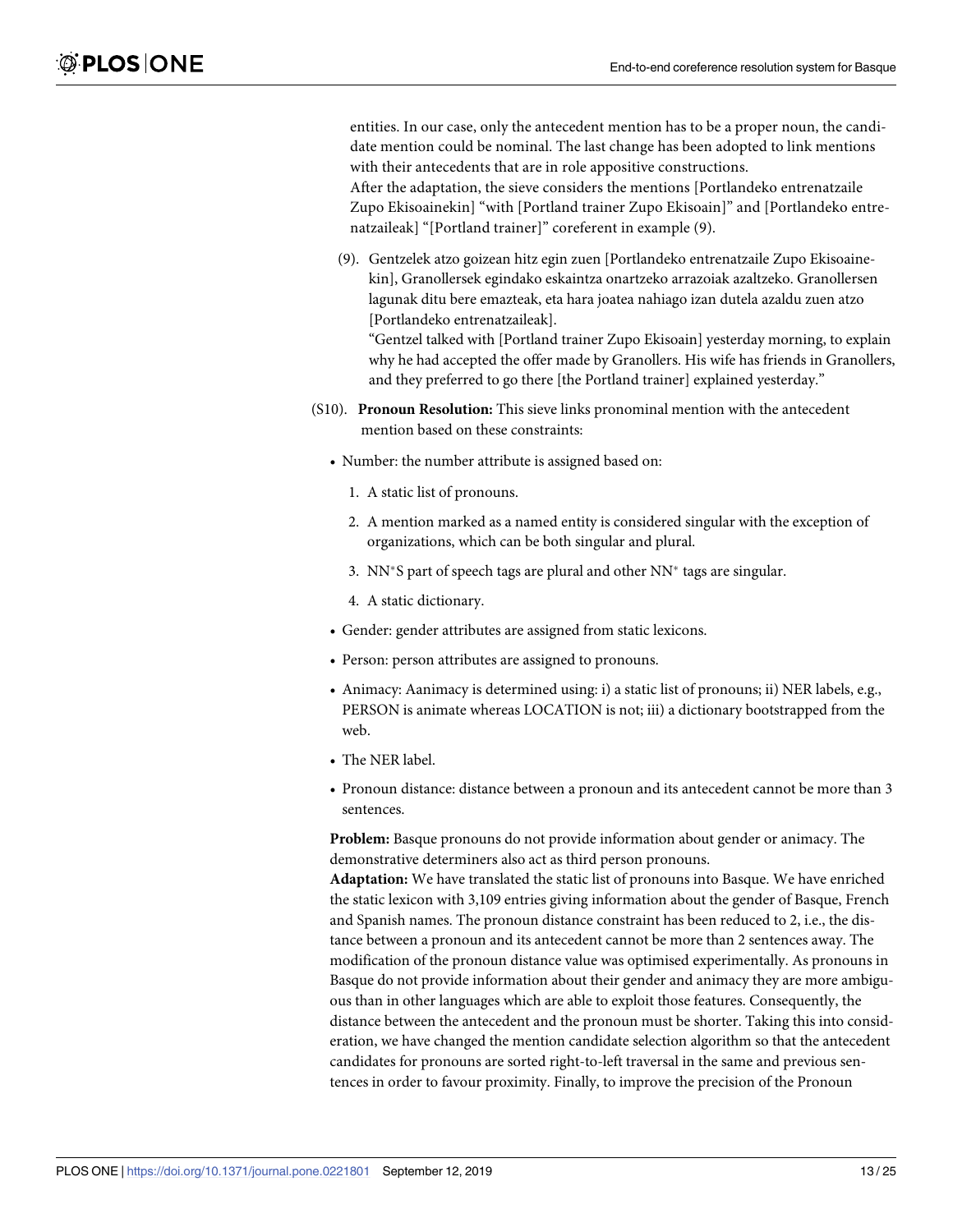<span id="page-13-0"></span>resolution sieve, we apply a new constraint apart from just described. The definiteness of both mentions must match in order to consider them coreferent. After the modifications, the sieve is able to correctly link pronouns with their antecedents as in example (10).

- (10). Partidaren hastapenean Miarritzeko gazte euskaldun batzuek [euskal presoen aldeko zapiak] zeramatzaten bizkarrean, eta [haiekin] sartzen saiatu ziren. "At the beginning of the match some young Basques from Biarritz wore [scarves in favor of Basque prisoners] on their backs and tried to enter with [them]."
- (S11). **Ellipsis Match:** In our corpus, elliptic mentions, i.e., structures in which ellipsis of a noun ellipsis occurs and suffixes attached to the word correspond to a noun, even when the noun is not explicit in the word, are tagged and can be part of coreference chains. The Stanford system does not have any sieve to treat elliptic mentions, so this sieve has been added to the coreference resolution system to treat cases of ellipsis. The sieve links a mention with an elided noun with its antecedent. To link two mentions the candidate mention and the candidate antecedent must agree in number and definiteness and they must appear in the same sentence. For example, the mention with elided noun [kalitate handikoak] in example (11) is linked with its antecedent [Biak].
	- (11). Argentinako bi jokalari etorri ziren Gasteizera orain dela hamar urte: Nicola eta Guinazu. [Biak] oso gazteak ziren arren, [kalitate handikoak] ziren, eta etorkizun oparoa zuten.

"Two Argentinian players came to Gasteiz ten years ago: Nicola and Guinazu. Although [both] were very young, they were [quality players], and they had a promising future."

To sum up: in the version of the Stanford system adapted to Basque we make use of deeper morphological information to tackle the agglutinative nature of Basque. Changes related to free word order of Basque have also been implemented in the Basque system. We replaced one existing sieve with a new one, substituting the Exact String Match sieve with the Exact Morphology Match sieve, modified nine existing sieves and introduced one new sieve, Ellipsis Match.

# **System evaluation**

In this section, we evaluate the adapted Coreference resolution system. Several experiments have been carried out to measure different aspects of the system: i) for a baseline we applied a copy of the original Stanford Coreference resolution system for English using as input the output of the Basque linguistic processors and the Basque pronoun, demonym and gender lists; ii) our adapted system, EUSKOR, is compared with the baseline system. The two systems are compared using both automatic and gold mentions to identify the effect of preprocessing and mention detection on the results. iii) In order to obtain an optimal sieve order, both intuitionguided *hand-built ordering* and automatically obtained *learned ordering* are considered, iv) an incremental evaluation of the adapted system was performed to measure the contribution of individual sieves.

#### **Corpus**

We divided the EPEC corpus into two parts: one for developing the system and another for testing. More detailed information about the two parts can be found in [Table](#page-14-0) 2.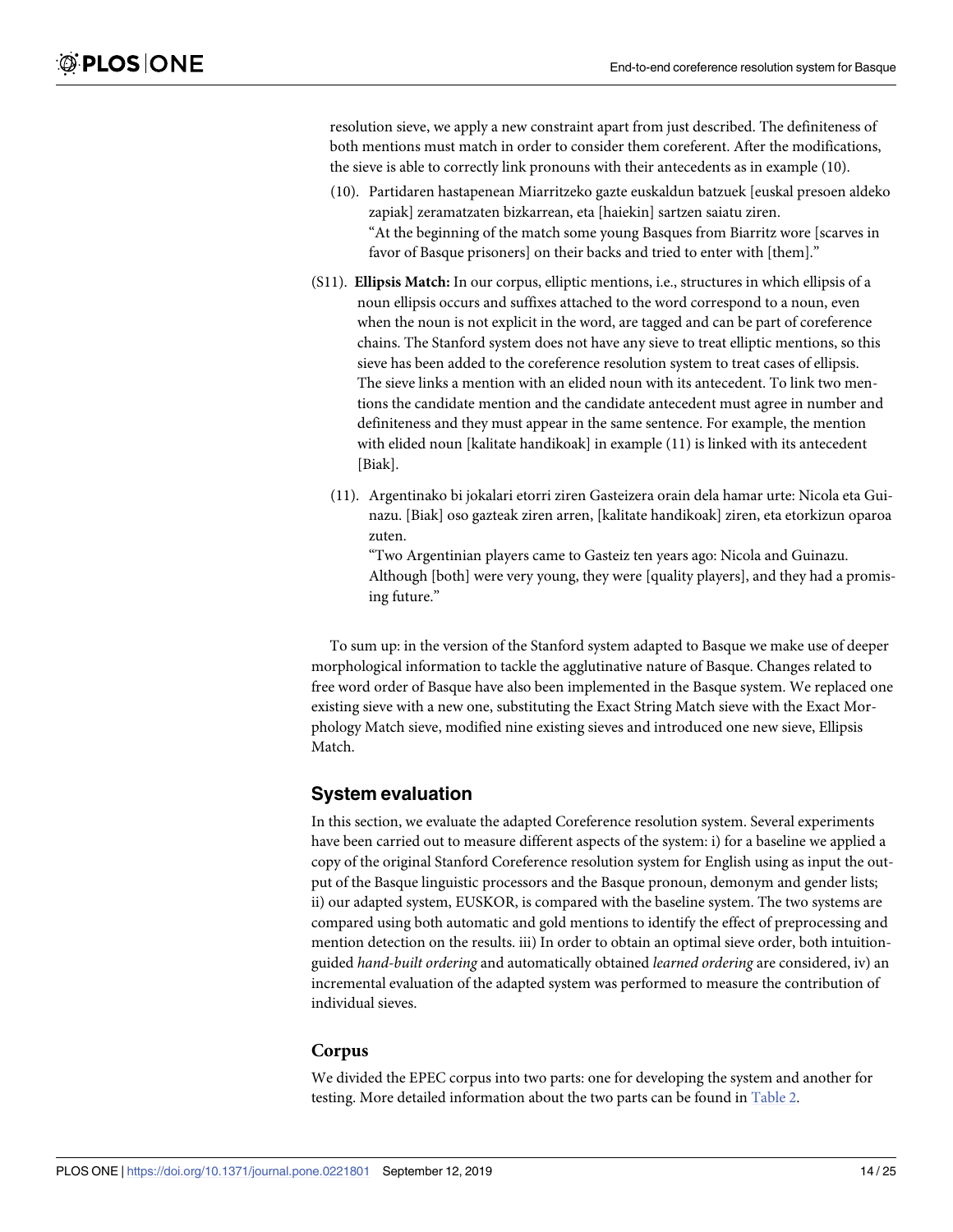#### <span id="page-14-0"></span>**[Table](#page-13-0) 2. EPEC corpus division information.**

|       | Words | Aentions | <b>Clusters</b>                   | vingletons |
|-------|-------|----------|-----------------------------------|------------|
| Devel | 30434 | 8432     | 1.21.2<br>$\mathbf{z}$<br>1 J 1 J | 4383       |
| Test  | 15949 | 4360     | 62 I                              | 2445       |

<https://doi.org/10.1371/journal.pone.0221801.t002>

#### **Table 3. Performance of baseline and EUSKOR systems with automatic mentions.**

|               | <b>Automatic Mention Detection</b> |            |         |       |       |       |       |          |       |       |          |       |       |              |       |              |
|---------------|------------------------------------|------------|---------|-------|-------|-------|-------|----------|-------|-------|----------|-------|-------|--------------|-------|--------------|
|               |                                    | <b>MUC</b> |         |       | $B^3$ |       |       | $CEAF_m$ |       |       | $CEAF_e$ |       |       | <b>BLANC</b> |       | <b>CoNLL</b> |
|               | R                                  | D          | $F_{1}$ | R     | D     |       | R     | D        | $F_1$ | R     | D        | r,    | R     | D            | . .   | $F_1$        |
| Baseline      | 22.48                              | 35.27      | 27.46   | 54.81 | 66.17 | 59.96 | 56.13 | 57.6     | 56.86 | 62.08 | 55.50    | 58.61 | 33.47 | 44.96        | 36.75 | 48.67        |
| <b>EUSKOR</b> | 34.10                              | 55.76      | 42.32   | 57.98 | 68.83 | 62.94 | 60.78 | 62.31    | 61.54 | 66.02 | 58.41    | 61.98 | 38.41 | 53.57        | 43.18 | 55.74        |

<https://doi.org/10.1371/journal.pone.0221801.t003>

#### **Metrics**

The metrics used to evaluate the performance of the systems are MUC  $[49]$ ,  $B^3$  [\[50\]](#page-24-0), CEAF<sub>e</sub> [\[51\]](#page-24-0), CEAF<sub>m</sub> [[51](#page-24-0)], and BLANC [\[52](#page-24-0)]. The CoNLL metric is the arithmetic mean of MUC,  $B^3$ and CEAF*<sup>e</sup>* metrics. Scores have been calculated using the reference implementation of the CoNLL scorer [\[53\]](#page-24-0). The predictions used for calculating the scores can be downloaded at: <http://ixa2.si.ehu.eus/asoraluze/EUSKOR/results/>.

#### **Results**

Table 3 shows the *F*<sup>1</sup> scores obtained by the baseline (original Stanford system with Basque preprocessing and translated static lists) and EUSKOR system when automatically identified mentions were used. EUSKOR outperforms the baseline system according to  $F_1$  on all the metrics. In the CoNLL metric, EUSKOR has a score of 55.74, 7.07 points higher than the baseline system, which scores 48.67.

Scores obtained when gold mentions are provided are shown in Table 4. As we observe, the adapted system again outperforms the baseline according to all the metrics. The official CoNLL metric is outperformed by 11.5 points.

To isolate the behaviour of reference resolution from preprocessing and mention detection, it is interesting to observe the difference between the results obtained with automatic mentions (Table 3), gold mentions (Table 4) and gold boundaries ([Table](#page-15-0) 5) are provided. It is clear that having accurate preprocessing tools and a good mention detector are crucial to obtaining good results in coreference resolution. The difference in CoNLL is about 15.95 points higher for the baseline system and 20.38 points higher for the adapted system when gold mentions are used. The scores behave similarly when perfect boundaries of the mentions are provided and the preprocessing is automatic, i.e., when gold boundaries of mentions are used.

| Table 4. Performance of baseline and EUSKOR systems with gold mentions. |  |
|-------------------------------------------------------------------------|--|
|-------------------------------------------------------------------------|--|

| <b>Gold Mention Detection</b> |       |            |       |       |       |       |       |          |       |       |          |       |       |              |       |              |
|-------------------------------|-------|------------|-------|-------|-------|-------|-------|----------|-------|-------|----------|-------|-------|--------------|-------|--------------|
|                               |       | <b>MUC</b> |       |       | $B^z$ |       |       | $CEAF_m$ |       |       | $CEAF_e$ |       |       | <b>BLANC</b> |       | <b>CoNLL</b> |
|                               | R     | D          | F.    | R     | D     |       | R     | D        | F.    | R     | D        | r     | R     | D            |       | F,           |
| Baseline                      | 31.6  | 43.32      | 36.55 | 76.32 | 86.92 | 81.28 | 72.13 | 72.13    | 72.13 | 80.44 | 72.11    | 76.05 | 59.47 | 71.06        | 62.94 | 64.62        |
| <b>EUSKOR</b>                 | 48.76 | 71.94      | 58.12 | 81.35 | 93.47 | 86.99 | 80.57 | 80.57    | 80.57 | 89.00 | 78.24    | 83.27 | 67.09 | 84.65        | 72.77 | 76.12        |

<https://doi.org/10.1371/journal.pone.0221801.t004>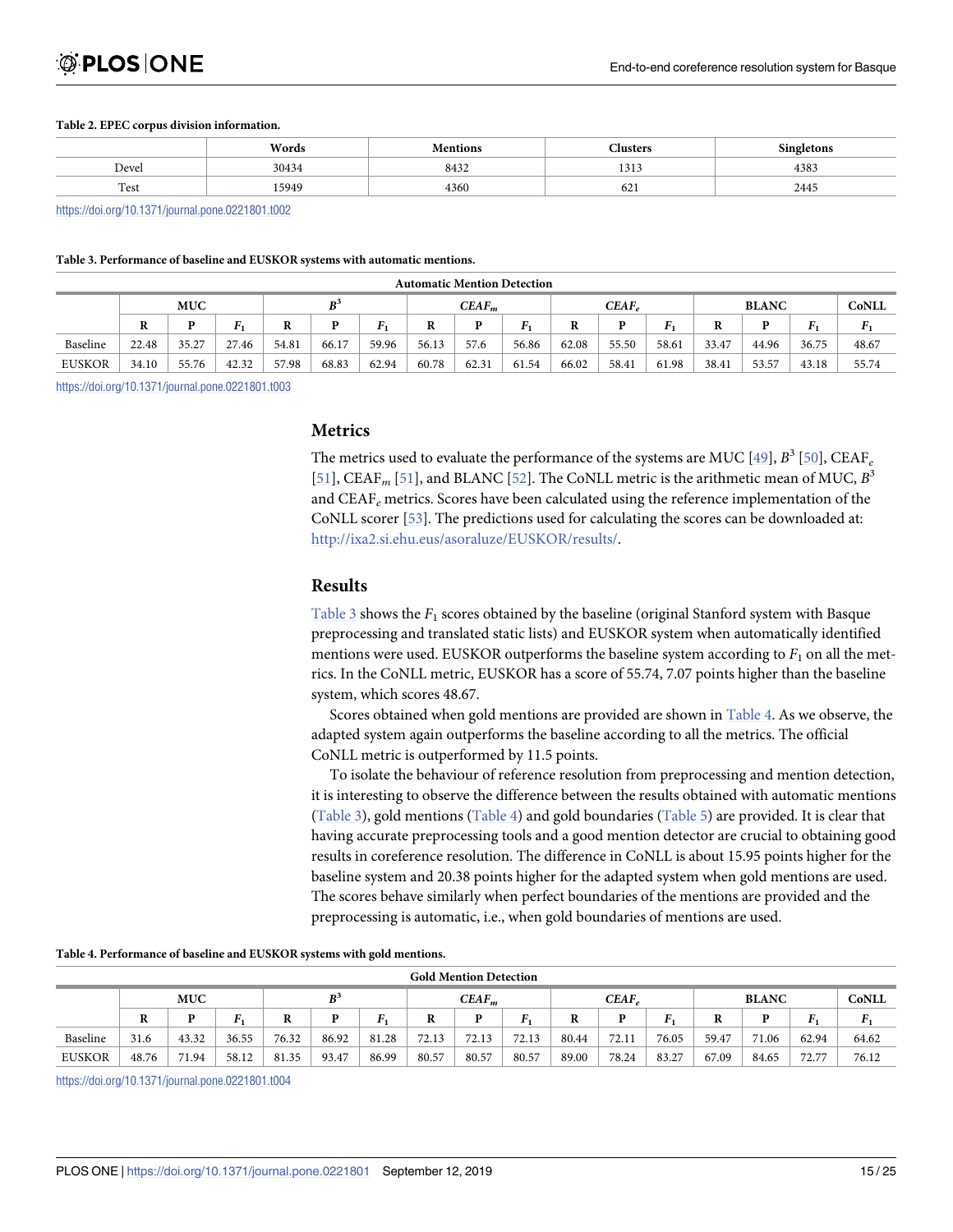#### <span id="page-15-0"></span>**[Table](#page-14-0) 5. Performance of baseline and EUSKOR systems with gold mention boundaries.**

|               | <b>Gold Mention Boundaries</b>                              |       |       |        |       |       |       |       |              |       |       |       |       |            |              |       |  |
|---------------|-------------------------------------------------------------|-------|-------|--------|-------|-------|-------|-------|--------------|-------|-------|-------|-------|------------|--------------|-------|--|
|               | $B^3$<br><b>MUC</b><br><b>BLANC</b><br>$CEAF_m$<br>$CEAF_c$ |       |       |        |       |       |       |       |              |       |       |       |       |            | <b>CoNLL</b> |       |  |
|               | R                                                           |       | F1    | D<br>v |       |       | R     | D     | $\mathbf{r}$ | R     | D     |       | R     | D          |              |       |  |
| Baseline      | 31.39                                                       | 43.97 | 36.63 | 76.39  | 87.39 | 81.52 | 72.53 | 72.53 | 72.53        | 81.16 | 72,36 | 76.51 | 59.45 | 71<br>1.48 | 62.99        | 64.88 |  |
| <b>EUSKOR</b> | 48.91                                                       | 70.58 | 57.78 | 81.43  | 93.05 | 86.85 | 80.53 | 80.53 | 80.53        | 88.77 | 78.52 | 83.33 | 67.06 | 83.92      | 72.59        | 75.98 |  |

<https://doi.org/10.1371/journal.pone.0221801.t005>

#### **Sieve ordering**

The ordering of the sieves in the adapted system follows the same intuition as in the original Stanford Coreference Resolution system: firstly the most precise sieves are applied, then those that are less precise.

Nevertheless, since this order might not be optimal for Basque coreference resolution, we carried out an experiment to obtain the best sieve order automatically. A greedy search was used, and the best precision sieve at each stage was chosen. Tuning of the sieve order was achieved using the development part of the EPEC corpus and then evaluated using the test part.

Table 6 illustrates the new *learned ordering* proposed by the optimisation algorithm in comparison to the *hand-built ordering* represented in [Fig](#page-7-0) 2.

The optimization resulted in some variations in all the metric scores although the CoNLL *F*<sup>1</sup> remains at 55.74 points when automatic mentions are used.

#### **Incremental addition of sieves**

In order to quantify the contribution of each individual sieve, we evaluated our system by adding 11 sieves incrementally. The sieves were added using the new Learned ordering proposed by the optimization algorithm. The results obtained are presented in [Table](#page-16-0) 7.

The analysis of results reveals that the most significant improvements are due to the Exact Morphology Match sieve, which accounts for an improvement of 14.08 CoNLL  $F_1$  points, proving that the substitution of this for the original Exact String Match, and thus taking into account the morphological characteristics of the mentions, is necessary for morphologically rich languages.

| Hand-built ordering          | <b>Learned ordering</b>      |
|------------------------------|------------------------------|
| S1 Speaker Identification    | S1 Speaker Identification    |
| S2 Exact Morphology Match    | S11 Ellipsis Match           |
| S3 Relaxed String Match      | S2 Exact Morphology Match    |
| <b>S4 Precise Constructs</b> | S3 Relaxed String Match      |
| S5 Strict Head Match A       | <b>S4 Precise Constructs</b> |
| S6 Strict Head Match B       | S8 Proper Head Word Match    |
| S7 Strict Head Match C       | S6 Strict Head Match B       |
| S8 Proper Head Word Match    | S5 Strict Head Match A       |
| S9 Relaxed Head Match        | S7 Strict Head Match C       |
| S10 Pronoun Resolution       | S10 Pronoun Resolution       |
| S11 Ellipsis Match           | S9 Relaxed Head Match        |

#### **Table 6. Hand-built ordering and Learned ordering.**

<https://doi.org/10.1371/journal.pone.0221801.t006>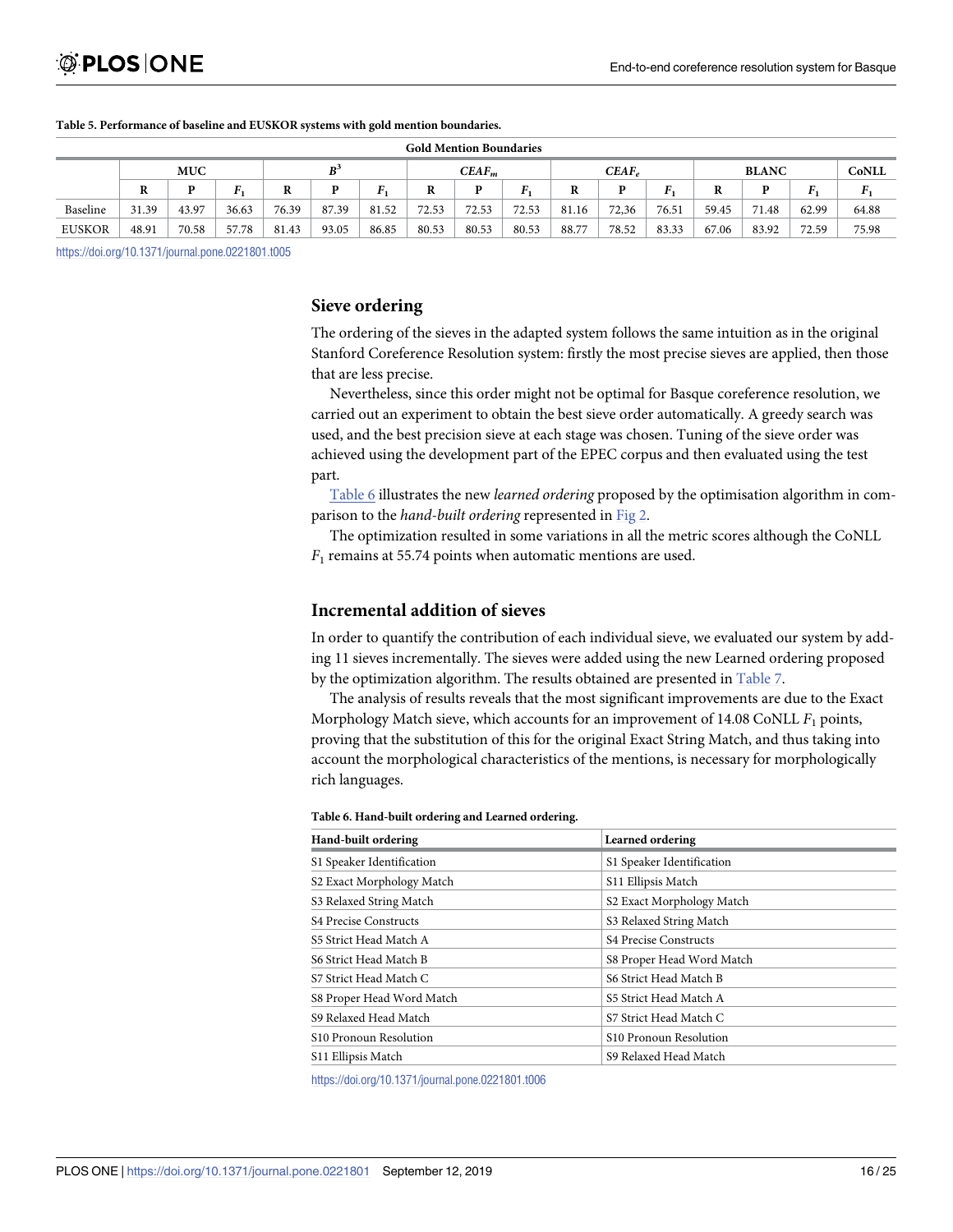|                                     | <b>MUC</b> |              |              | $B^3$ |       |       | $CEAF_m$ |       |         | $CEAF_e$ |       |         | <b>BLANC</b> |       |       | CoNLL |
|-------------------------------------|------------|--------------|--------------|-------|-------|-------|----------|-------|---------|----------|-------|---------|--------------|-------|-------|-------|
|                                     | R          | P            | $F_1$        | R     | P     | $F_1$ | R        | P     | $F_{1}$ | R        | P     | $F_{1}$ | R            | P     | $F_1$ | $F_1$ |
| Speaker Identification              | $\Omega$   | $\mathbf{0}$ | $\mathbf{0}$ | 50.62 | 74.78 | 60.37 | 53.24    | 54.58 | 53.9    | 67.47    | 48.54 | 56.46   | 27           | 27.39 | 27.19 | 38.94 |
| Ellipsis Match                      | 0.15       | 22.22        | 0.3          | 50.65 | 74.7  | 60.37 | 53.29    | 54.63 | 53.95   | 67.47    | 48.64 | 56.53   | 27.03        | 38.5  | 27.25 | 39.06 |
| <b>Exact Morphology Match</b>       | 23.56      | 73.96        | 35.74        | 55.44 | 73.29 | 63.13 | 59.32    | 60.82 | 60.06   | 68.29    | 54.43 | 60.58   | 34.65        | 64.76 | 39.95 | 53.15 |
| Relaxed String Match                | 23.95      | 72.7         | 36.03        | 55.5  | 73.17 | 63.12 | 59.35    | 60.84 | 60.08   | 68.2     | 54.56 | 60.62   | 34.75        | 63.82 | 40.04 | 53.25 |
| Precise Constructs                  | 23.95      | 71.19        | 35.84        | 55.5  | 73.02 | 63.06 | 59.28    | 60.77 | 60.01   | 68.11    | 54.61 | 60.62   | 34.75        | 62.56 | 39.96 | 53.17 |
| Proper Head Word Match              | 26.43      | 68.61        | 38.16        | 56.06 | 72.52 | 63.24 | 59.9     | 61.41 | 60.65   | 68.15    | 55.57 | 61.22   | 35.68        | 58.95 | 40.88 | 54.20 |
| Strict Head Match B                 | 28.91      | 65.66        | 40.15        | 56.64 | 71.89 | 63.36 | 60.41    | 61.93 | 61.16   | 67.87    | 56.42 | 61.61   | 36.43        | 58.42 | 41.74 | 55.04 |
| Strict Head Match A                 | 28.91      | 65.66        | 40.15        | 56.64 | 71.89 | 63.36 | 60.41    | 61.93 | 61.16   | 67.87    | 56.42 | 61.61   | 36.43        | 58.42 | 41.74 | 55.04 |
| Strict Head Match C                 | 30.07      | 63.39        | 40.79        | 56.92 | 71.34 | 63.32 | 60.39    | 61.91 | 61.14   | 67.31    | 56.63 | 61.51   | 36.87        | 57.84 | 42.18 | 55.20 |
| Pronoun Resolution                  | 32.24      | 58.42        | 41.55        | 57.52 | 69.68 | 63.02 | 60.53    | 62.05 | 61.28   | 66.56    | 57.6  | 61.76   | 37.77        | 54.66 | 42.73 | 55.44 |
| Relaxed Head Match<br>55.76<br>34.1 |            | 42.32        | 57.98        | 68.84 | 62.95 | 60.76 | 62.28    | 61.51 | 66.00   | 58.4     | 61.97 | 38.41   | 53.35        | 43.14 | 55.74 |       |

#### <span id="page-16-0"></span>**[Table](#page-15-0) 7. Performance of EUSKOR when sieves are added incrementally.**

<https://doi.org/10.1371/journal.pone.0221801.t007>

The second greatest improvement in performance, around 1 point in CoNLL  $F_1$ , is produced by the Proper Head Word Match sieve, and that is followed by the Strict Head Match B sieve yields a 0.83 improvement.

There is no gain in scores when the Strict Head A sieve is applied. The reason for this is that Strict Head Match B is applied before Strict Head Match A sieve. Since Strict Head Match B is a relaxation of Strict Head Match A, all the mentions that the A variation should link are already resolved when B is applied.

Notice that the CoNLL result falls slightly (by 0.08 points) when the Precise Constructs sieve is applied. This drop is caused by the predication and apposition structure identifier which does not always correctly identify these types of structures.

The results show that linking elliptical mentions with their antecedent is a complex task. Improving the CoNLL score for the Ellipsis Match sieve is low.

#### **Error analysis**

Evaluation scores can show how efficient a coreference resolution system is; however, they neither identify the type of errors that it makes, nor give any indication of how those errors might be corrected.

A deep error-analysis can reveal the weak points of the coreference resolution system and help to decide future directions in the improvement of the system.

#### **Error causes**

We present the classification of the error causes we found during the error analysis:

- **Preprocessing (PP):** Automatic tools used at preprocessing step (lemmatiser, PoS tagger, Named Entity recogniser etc.) make errors that provoke incorrect or missing links in coreference resolution.
- **Mention Detection (MD):** Errors made during mentions detection step, such as, missed mentions or incorrectly identified ones (incorrect identification of boundaries, not a mention. . .) are classified in this category.
- **Pronominal Resolution (PR):** A pronoun is linked with an incorrect antecedent.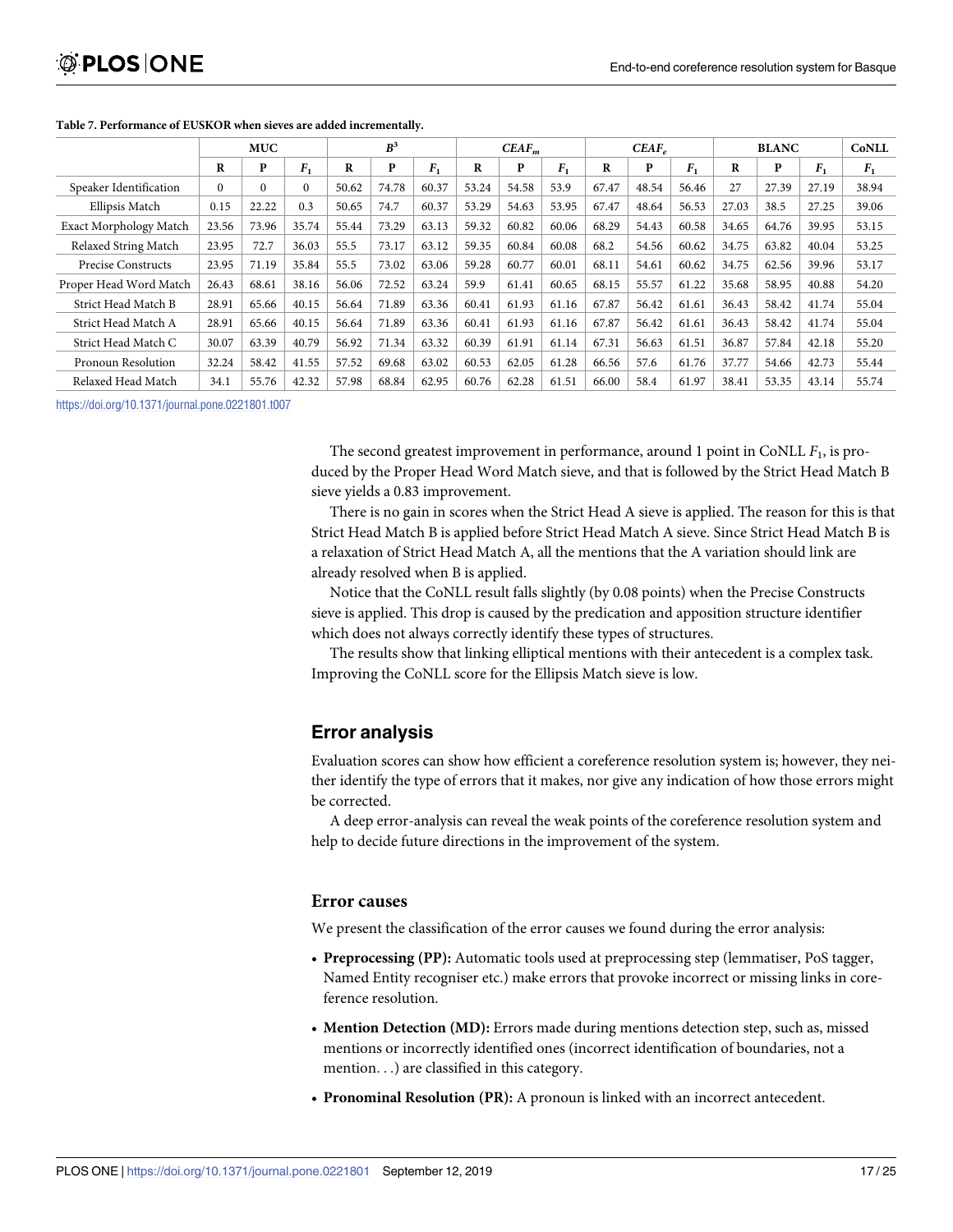<span id="page-17-0"></span>• **Ellipsis Resolution (ER):** It is complicated to link elliptical mentions with their antecedent, as elliptical mentions omit the noun. Consequently, they do not provide much information to decide correctly which is their antecedent to be linked.

For example, it is hard to link the elliptical mention [Yosi Beilin Israelgo Justizia ministroak Jeruralemi buruz esandako-Ø-ak] "what Yosi Beilin Israel Justice Minister said" (Ø refers to "what") with its antecedent [Beilin Justizia ministroaren hitzak] "Beilin Justice minister's words".

• **Semantic Knowledge (SK):** Errors caused because the system is not able to resolve correctly the semantic relations (synonymy, hyperonymy, metonymy. . .) that happen between the heads of two coreferent mentions.

For example, the different head words *parlamentua* and *legebiltzarra* of the mentions [Libanoko Parlamentuak] and [Libanoko Legebiltzarrak] (both mentions are translated as "Lebanon parliament"), are synonyms.

• **World Knowledge (WK):** In some cases world knowledge is required to resolve that two mentions are coreferent.

For example, to link the mention [Reala] "Reala" with the mention [talde txuri-urdinak] "white-blue team", it is necessary to know that *Reala* is a team and the nickname of the football team is *txuri-urdinak* "white-blue". Humans normally are able to associate these types of mentions easily, but in the case of automatic systems world knowledge must be provided.

• **Miscellaneous (MISC):** Errors that are not contained in the above categories are classified in this category.

For example, the mention [Kelme, Euskaltel eta Lampre] should be linked with the mention [Hiru taldeak] "The three teams". In this specific example it is necessary to know that Kelme, Euskaltel and Lampre are teams and the enumerated mention has three elements.

After analysing the error causes done by our coreference resolution system in EPEC corpus we concluded that mention detection is crucial for coreference resolution, because 52.52% of errors caused by errors done in thin step. Improving mention detection would likely improve the scores obtained in coreference resolution. Nevertheless, in order to identify deficiencies of a coreference resolution system, Pronominal Resolution (9.17%), Ellipsis Resolution (3.21%), Semantics (6.42%) and World Knowledge (9.86%) categories can reveal how the errors might be corrected. Due to the variety of errors classified in miscellaneous category, little improvement would be achieved despite making a big effort to solve them.

Among all the error causes, in the next section we are going to focus on solving the errors provoked by the lack of semantic and world knowledge.

# **Improving coreference resolution with semantic knowledge sources**

This section explains the improvement process of EUSKOR integrating semantic knowledge sources presented more in detail in [[54](#page-24-0)].

In order to treat cases where knowledge is needed, two new specialised sieves have been added to the coreference resolution system: One to extract knowledge from Wikipedia (Wikialias sieve) and the other to obtain semantic information from WordNet (Synonymy sieve).

(S12). **Wiki-alias sieve:** The new *Wiki-alias sieve* uses the mentions enriched by information obtained from Wikipedia pages.

Named-entity mentions are linked with a Wikipedia page that UKB [[55](#page-24-0)] says it is the most probable is used to enrich the mention.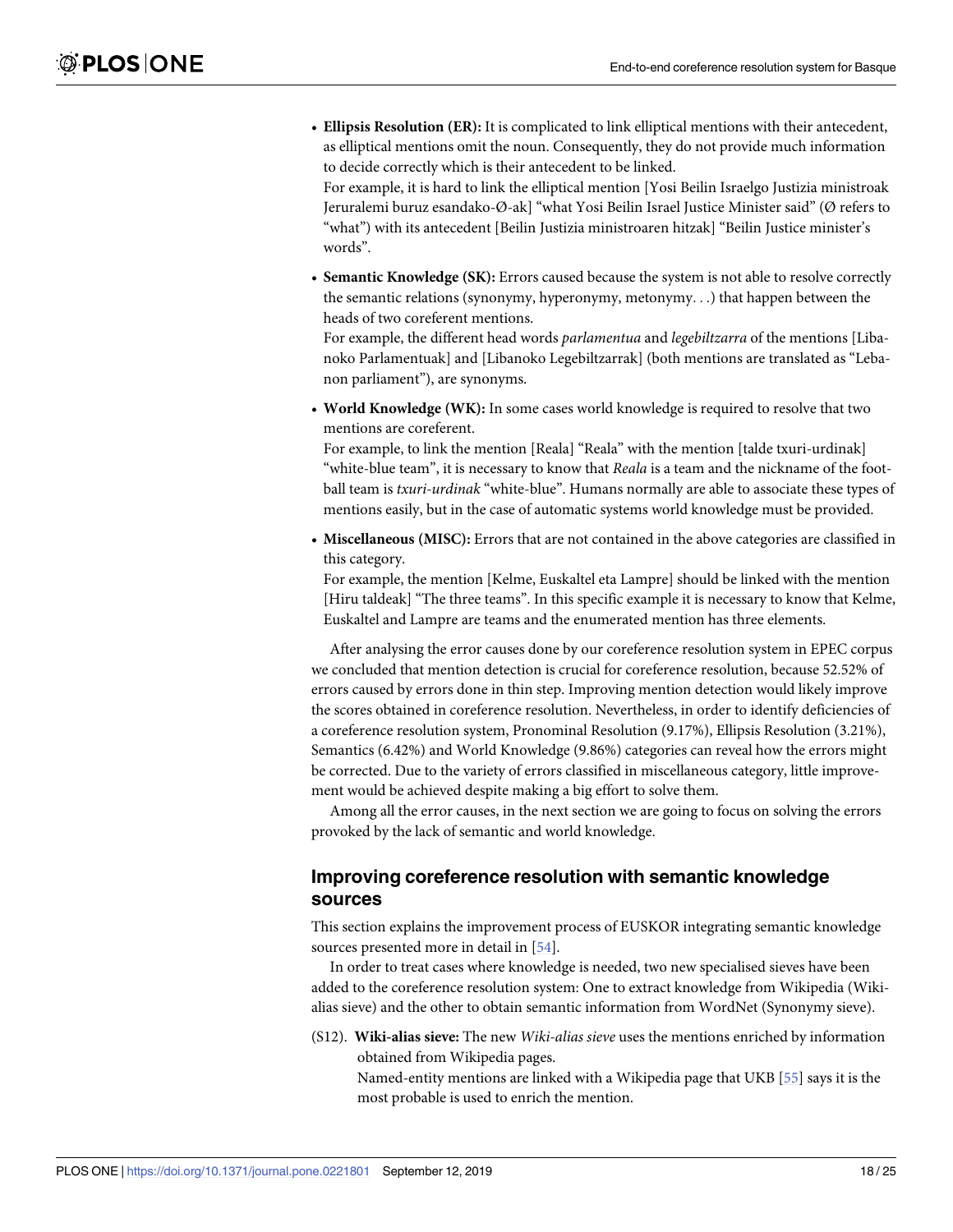Using this information, the Wiki-alias sieve assumes that two mentions are coreferent if one of the three following conditions is fulfilled:

- <span id="page-18-0"></span>1. the set of enriched word lemmas in the potential antecedent has all the mention candidate's span lemmas.
- 2. the head word lemma of the mention candidate is equal to the head word lemma of the potential antecedent or equal to any lemma in the set of enriched lemmas of the potential antecedent.
- 3. all the enriched lemmas of the potential antecedent appear in the cluster lemmas of the mention candidate.

This sieve considers coreferent the mentions *Osasunak* and *Taldeak* "{team}" and *gorritxoek* "{the reds}' in (12), as the potential antecedent *Osasunak* has all the lemmas in the mention candidate's span which after being enriched with {talde, futbol talde, gorritxo} "{team, football team, the reds}" linking to its Wikipedia page.

- (12). [Osasunak] lehenengo mailara igotzeko lehian azken astean bizi duen giroa oso polita da. [Taldea] lasaitzeko asmoz Oronozera eraman zituen Lotinak atzo guztiak. Oronozko kontzentrazioa beharrezkoa dute [gorritxoek]. *"[Osasuna] is going through a beautiful moment in the last week in the race to ascend to the Premier League. In order to reassure [the team] Lotina has decided to give all of them to Oronoz. [The reds] need to concentrate in Oronoz."*
- (S13). **Synonymy sieve:** The *Synonymy sieve* uses the synonyms' static list that we have extracted from Basque WordNet [\[56\]](#page-24-0). This sieve considers two mentions as coreferent if the following constraints are fulfilled:
	- 1. the head word of the potential antecedent and the head word of the mention candidate are synonyms
	- 2. all the lemmas in the mention candidate's span are in the potential antecedent cluster word lemmas or *vice versa*.

For example, in 13 the mention candidate *Libanoko legebiltzarra* and the *Libanoko parlametua* (both mentions are translated as "Lebanon parliament") are considered coreferent as the different head words *legebiltzarra* and *parlamentua* are synonyms and the lemma *Libano* "Lebanon" of the word *Libanoko* is present in the cluster word lemmas of the potential antecedent.

(13). [Libanoko Parlamentuak] batzar historikoa gauzatu du askapenaren martiriak omentzeko. Askapenaren martiriak goratu zituen atzo [Libanoko Legebiltzarrak], batzar historiko baten bitartez.

"[The Lebanese Parliament] has made a historic assembly to pay tribute to the martyrs of liberation. [The Lebanese Parliament] exalt the martyrs of liberation yesterday, through a historic assembly."

In order to quantify the impact of using semantic knowledge sources in coreference resolution, we have tested the enriched coreference resolution system using the EPEC corpus and compared the results with those obtained by EUSKOR. The experimentation has been carried out using automatic mentions ( $F_1$  = 77.57) and gold mentions ( $F_1$  = 100). The results are presented in [Table](#page-19-0) 8 and in [Table](#page-19-0) 9 respectively.

Observing the results presented in [Table](#page-19-0) 8, we can see that the EUSKOR's *F*<sup>1</sup> scores are outperformed in all the metrics by the semantically enriched system. In CoNLL metric, the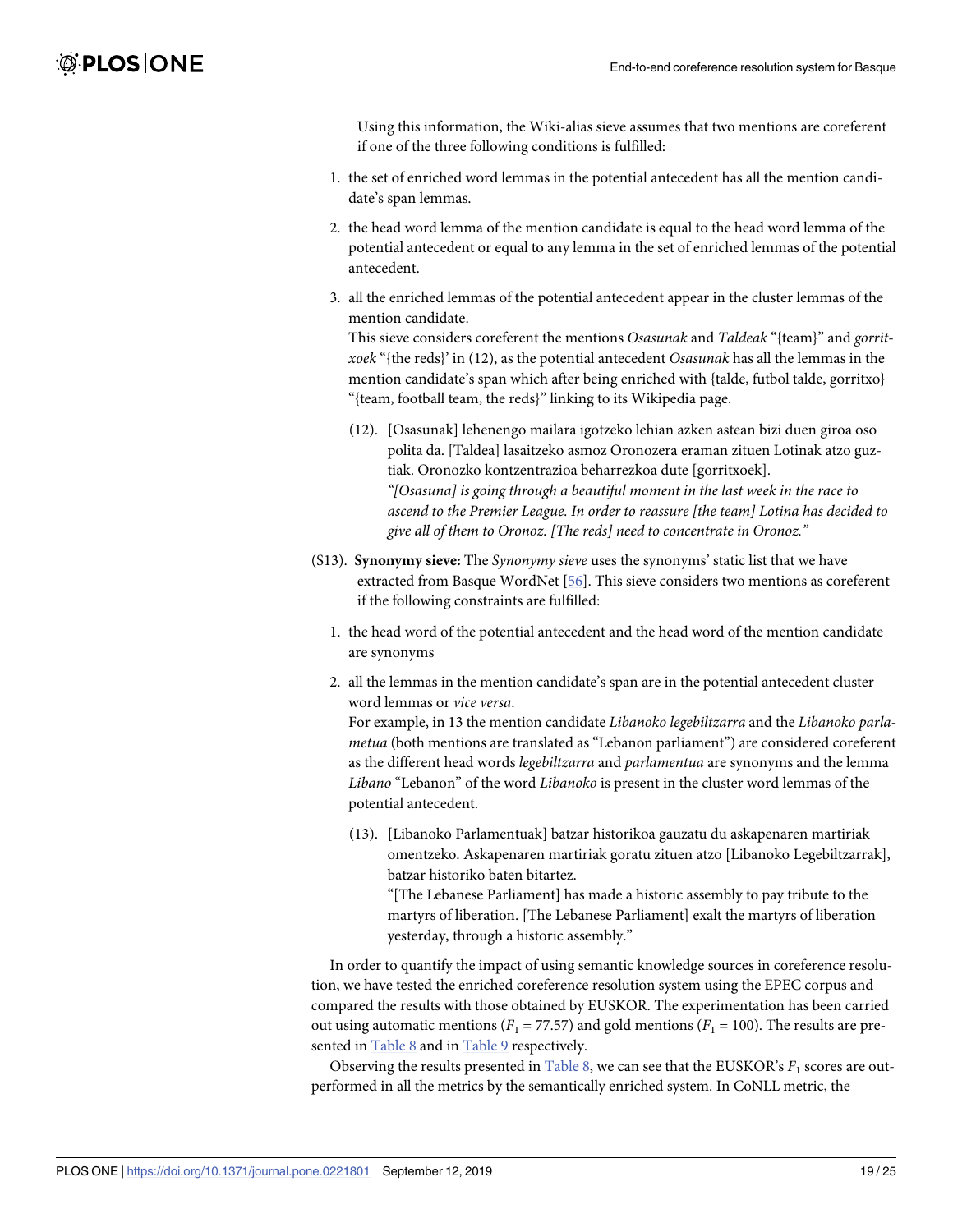|   | <b>Automatic mentions</b> |            |        |       |       |       |       |          |       |       |            |       |       |              |          |              |
|---|---------------------------|------------|--------|-------|-------|-------|-------|----------|-------|-------|------------|-------|-------|--------------|----------|--------------|
|   |                           | <b>MUC</b> |        |       | $B^3$ |       |       | $CEAF_m$ |       |       | $CEAF_{e}$ |       |       | <b>BLANC</b> |          | <b>CoNLL</b> |
|   | R                         | P          | $F_1$  | R     | P     | $F_1$ | R     | p        | $F_1$ | R     | D          | $F_1$ | R     | D<br>л.      | $F_{L}$  | $F_1$        |
|   | 34.1                      | 55.76      | 42.32  | 57.98 | 68.83 | 62.94 | 60.78 | 62.31    | 61.54 | 66.02 | 58.41      | 61.98 | 38.41 | 53.57        | 43.18    | 55.74        |
| 2 | 34.41                     | 55.70      | 42.54  | 58.09 | 68.64 | 62.93 | 60.73 | 62.26    | 61.49 | 65.94 | 58.49      | 61.99 | 38.65 | 53.27        | 43.35    | 55.82        |
| 3 | 34.57                     | 56.03      | 42.76  | 58.08 | 68.80 | 62.98 | 60.85 | 62.38    | 61.61 | 65.99 | 58.51      | 62.03 | 38.53 | 53.65        | 43.31    | 55.92        |
| 4 | 34.88                     | 55.90      | 42.95* | 58.19 | 68.60 | 62.97 | 60.80 | 62.33    | 61.56 | 65.92 | 58.60      | 62.04 | 38.77 | 53.33        | $43.48*$ | 55.98*       |

<span id="page-19-0"></span>**[Table](#page-18-0) 8. Results obtained when automatic mentions are used.** 1=EUSKOR, 2=1+Wiki sieve, 3=1+Synonymy sieve, 4=1+Wiki sieve+Synonymy sieve.

<https://doi.org/10.1371/journal.pone.0221801.t008>

improved system has a score of 55.98, which is slightly higher than EUSKOR, to be precise, 0.24 higher.

As shown in Table 9, EUSKOR *F*<sup>1</sup> scores are also outperformed in all the metrics, except in  $B<sup>3</sup>$  when gold mentions are used. The official CoNLL metric is improved by 0.39 points ( $F<sub>1</sub>$ ) 76.51).

It is interesting to compare the improvements in CoNLL score obtained by the system after adding two new sieves. The improvement when automatic mentions are used is lower than when gold mentions are provided, 0.24 and 0.39 respectively. In both cases, even the improvements obtained are modest, they are statistically significant using Paired Student's t-test with p-value < 0.05. Statistically significant values are marked with  $*$  symbol.

As pointed out in [\[21\]](#page-22-0), despite the fact that absolute performance numbers are much higher on gold mentions and there is less room for improvement, the semantic features help much more than they do in system mentions. Similar idea is added in [\[57\]](#page-24-0), as they mention that in realistic settings, where the loss in precision would be amplified by the additional non-gold mentions, it is substantially harder to achieve gains by incorporate lexical and encyclopedic knowledge, but possible and necessary.

#### **Comparison of coreference systems for Basque**

Finally, in this section EUSKOR is compared with a learning-based system and a neural system for Basque coreference resolution. The results obtained by the three systems are directly comparable as the corpus used for evaluation is the same, the EPEC corpus.

The learning-based system is BART [[28](#page-22-0)], a modular toolkit for coreference resolution that was extended in order to enable it to process Basque [\[58\]](#page-24-0). More concretely, two different models have been trained, a baseline model based on [[59](#page-24-0)] and a Basque model with extended feature set. An additional independent Language Plugin module for Basque than handles language specific information has been also developed.

**[Table](#page-18-0) 9. Results obtained when gold mentions are used.** 1=EUSKOR, 2=1+Wiki sieve, 3=1+Synonymy sieve, 4=1+Wiki sieve+Synonymy sieve.

|   | <b>Gold mentions</b> |            |        |       |       |       |       |          |         |       |            |                |       |              |       |              |
|---|----------------------|------------|--------|-------|-------|-------|-------|----------|---------|-------|------------|----------------|-------|--------------|-------|--------------|
|   |                      | <b>MUC</b> |        |       | $B^3$ |       |       | $CEAF_m$ |         |       | $CEAF_{e}$ |                |       | <b>BLANC</b> |       | <b>CoNLL</b> |
|   | R                    | D          |        | R     | P     | $F_1$ | R     | P        | $F_{1}$ | R     | D          | F <sub>1</sub> | R     | D            |       | $F_1$        |
|   | 48.76                | 71.94      | 58.12  | 81.35 | 93.47 | 86.99 | 80.57 | 80.57    | 80.57   | 89.00 | 78.24      | 83.27          | 67.09 | 84.65        | 72.77 | 76.12        |
| 2 | 49.84                | 70.81      | 58.50  | 81.71 | 92.83 | 86.92 | 80.57 | 80.57    | 80.57   | 88.69 | 78.77      | 83.44          | 67.51 | 83.27        | 72.84 | 76.28        |
|   | 50.00                | 71.50      | 58.85  | 81.69 | 93.19 | 87.06 | 80.80 | 80.80    | 80.80   | 88.90 | 78.82      | 83.56          | 67.39 | 84.23        | 72.95 | 76.49        |
| 4 | 50.46                | 70.99      | 58.99* | 81.86 | 92.81 | 86.99 | 80.71 | 80.71    | 80.71   | 88.71 | 79.00      | $83.57*$       | 67.68 | 83.34        | 73.00 | $76.51*$     |

<https://doi.org/10.1371/journal.pone.0221801.t009>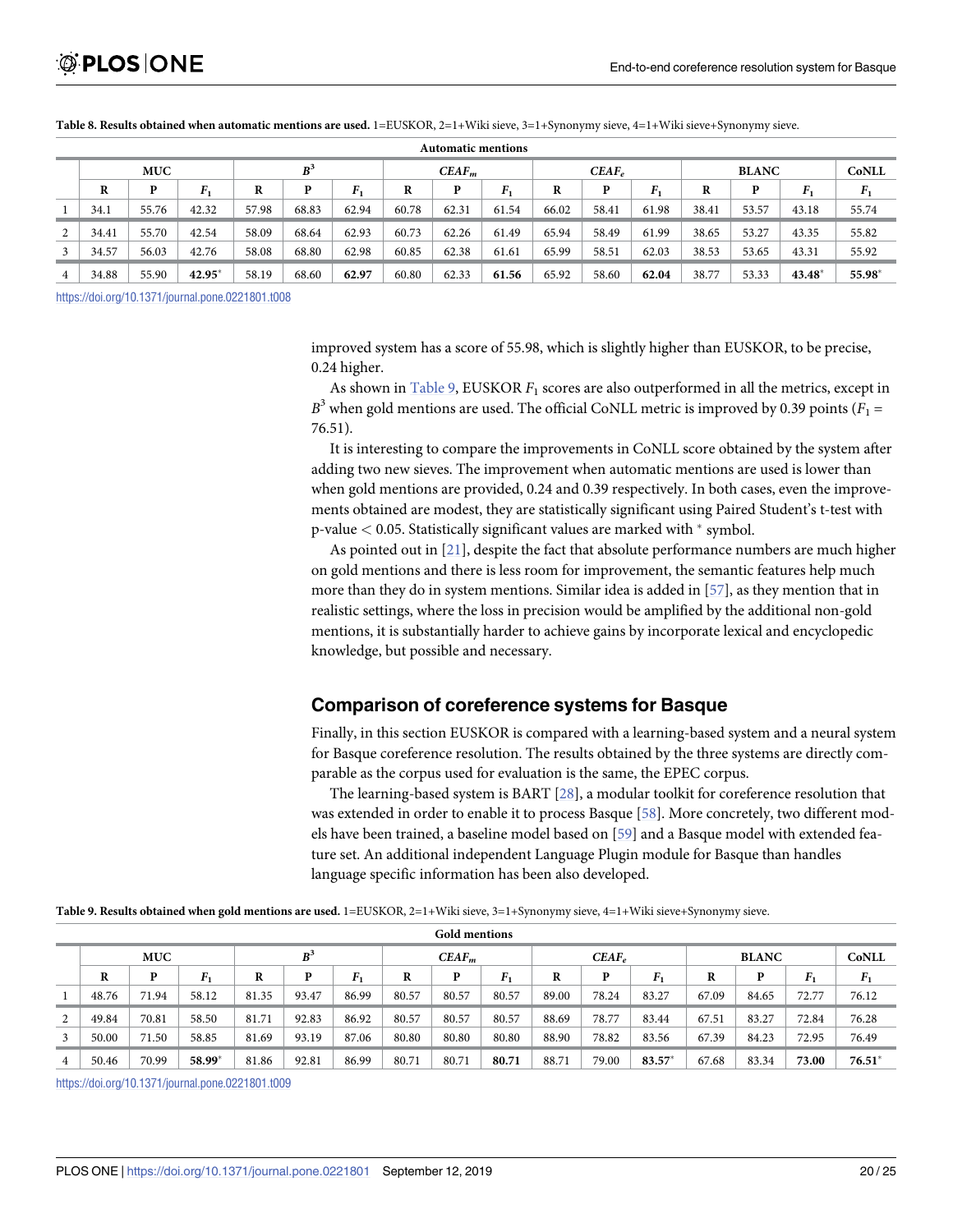|               | <b>Automatic Mention Detection</b>                                     |       |       |       |       |       |  |  |  |  |  |  |  |  |  |
|---------------|------------------------------------------------------------------------|-------|-------|-------|-------|-------|--|--|--|--|--|--|--|--|--|
|               | $B^3$<br><b>MUC</b><br><b>BLANC</b><br>CoNLL<br>$CEAF_{e}$<br>$CEAF_m$ |       |       |       |       |       |  |  |  |  |  |  |  |  |  |
|               | F1                                                                     | F1    | F1    | F1    | F1    | F1    |  |  |  |  |  |  |  |  |  |
| EUSKOR        | 42.32                                                                  | 62.94 | 61.54 | 61.98 | 43.18 | 55.74 |  |  |  |  |  |  |  |  |  |
| <b>BART</b>   | 39.86                                                                  | 61.48 | 59.38 | 59.84 | 42.41 | 53.72 |  |  |  |  |  |  |  |  |  |
| <b>NEURAL</b> | 8.30<br>58.61<br>53.37<br>55.87<br>40.93<br>29.14                      |       |       |       |       |       |  |  |  |  |  |  |  |  |  |

#### <span id="page-20-0"></span>**Table 10. Comparison of performance of adapted Stanford and BART systems.**

<https://doi.org/10.1371/journal.pone.0221801.t010>

Apart from the learning-based system, recently, a first neural cross-lingual coreference resolution system for Basque has been presented [\[60\]](#page-24-0). This system learns from a English corpus consisted of around 825K words and 100K mentions (much bigger than EPEC) using crosslingual embeddings to perform coreference resolution for Basque.

In order to compare different approaches (neural vs. learning-based vs. rule-based) to Basque coreference resolution, we looked at the results obtained by the three systems that are presented in Table 10. The results obtained with learning-based and neural systems are lower than those obtained by EUSKOR, the rule-based system presented in this paper. EUSKOR is seen to have better F-scores values than BART's and neural cross-lingual system in all the metrics, with 2.02 point and 14.81 advantage in the CoNLL metric.

Taking into consideration that EUSKOR beats the other systems, we conclude that EPEC corpus, consisted of 45,000 words, is too small for learning-based and neural systems to learn properly as they do with big corpora. Surely, increasing the size of the corpus would enhance the results obtained by learning-based and neural-based systems.

### **Conclusions and future work**

We adapted the Stanford Coreference Resolution system to the Basque language and integrated it into a global architecture of linguistic processors to obtain EUSKOR, an end-to-end coreference resolution system. Taking into account the characteristics of Basque, we have described the adaptation process in detail, sieve by sieve, to facilitate the replicability of the process for other languages. The adapted system was evaluated comparing the results with a baseline system (original Stanford system with Basque preprocessing and translated static lists) in two scenarios, automatic mentions and gold mentions. The adapted system outperforms the baseline in all metrics. In CoNLL  $F_1$  when automatic mentions are used the baseline is surpassed by 7.07 points and by 11.5 points when gold mentions are used. We also carried out an incremental experiment to quantify the contribution of each individual sieve and we have performed a deep error analysis which have revealed our system's weak points and help to determine future directions in the improvement of the system. As a result of the error analysis, we have enriched the Basque coreference resolution adding new two sieves, *Wiki-alias* and *Synonymy sieve*, obtaining an improvement of 0.24 points when automatic mentions are used and of 0.39 points using gold mentions.

The results obtained by our system were compared with a learning-based and a neural system Basque coreference resolution, and it was shown that ruled-based system obtains better results in all the metrics. In CoNLL metric, EUSKOR obtains an advantage of 2.22 points compared to BART's score, and the difference of 14.81 points compared to neural-based system. We have concluded that EPEC corpus' size is too small for learning-based and neural systems to learn properly.

As future work, we intend to improve pronoun resolution and ellipsis resolution, as we observed in the error analysis presented that they are the cause of considerable coreference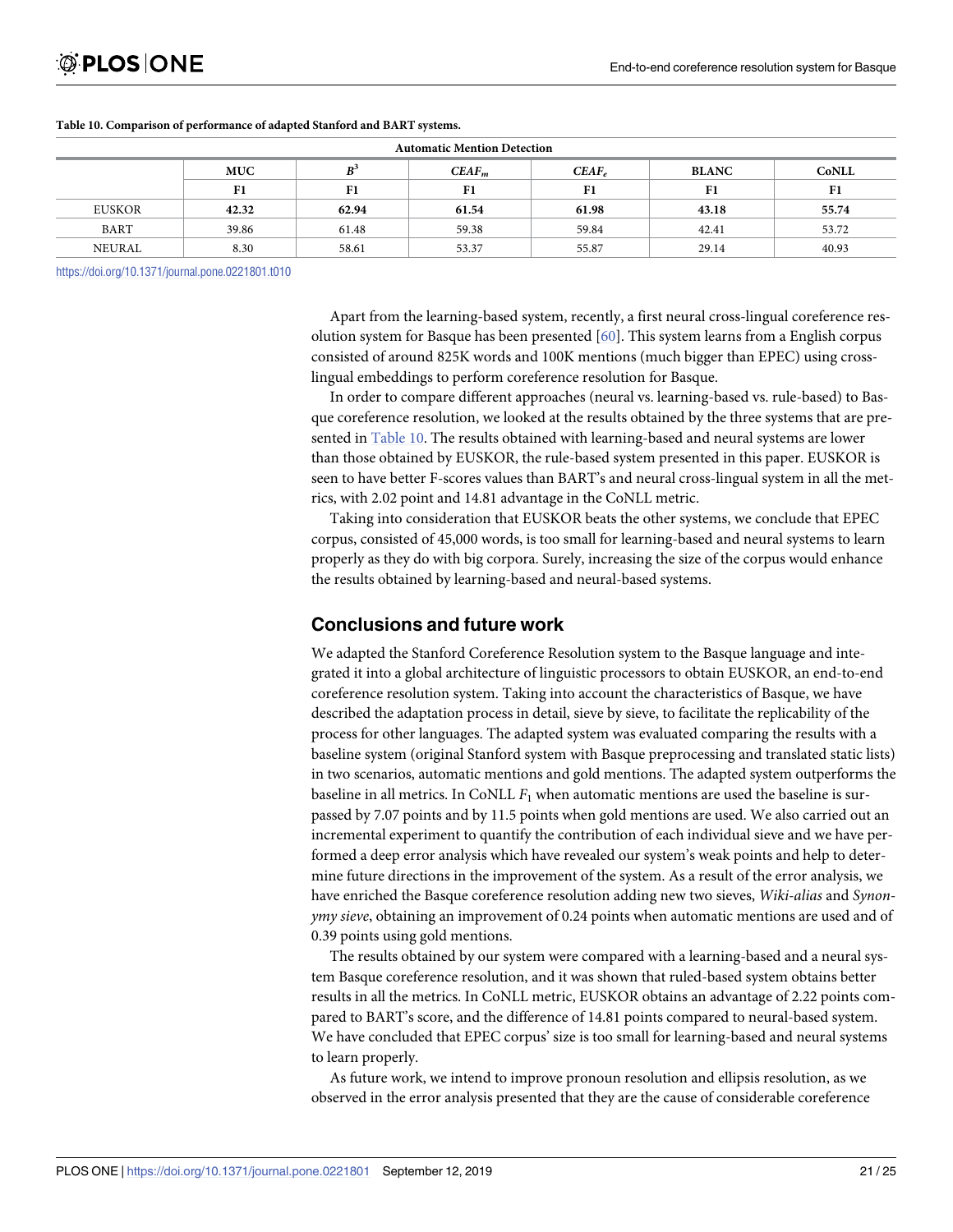<span id="page-21-0"></span>resolution errors, around 12% of total errors. It would also be interesting to investigate other types of techniques such as machine learning (if the EPEC corpus is increased) and combine the strengths of rule-based methods and learning-based methods in a hybrid approach similar to [[15](#page-22-0)]. In addition, we would like to further investigate neural approaches for coreference resolution.

#### **Acknowledgments**

This work has been supported by Ander Soraluze's PhD grant from Euskara Errektoreordetza, the University of the Basque Country (UPV/EHU) and by the PROSAMED project, Spanish Government (TIN2016-77820-C3-1-R). We thank the anonymous reviewers for their extensive reviews.

## **Author Contributions**

**Investigation:** Ander Soraluze.

Methodology: Olatz Arregi, Xabier Arregi, Arantza Díaz de Ilarraza.

Project administration: Arantza Díaz de Ilarraza.

**Resources:** Ander Soraluze.

**Software:** Ander Soraluze.

**Supervision:** Olatz Arregi, Xabier Arregi.

Validation: Xabier Arregi, Arantza Díaz de Ilarraza.

Visualization: Arantza Díaz de Ilarraza.

**Writing – original draft:** Ander Soraluze.

**Writing – review & editing:** Ander Soraluze, Olatz Arregi, Xabier Arregi, Arantza Dı´az de Ilarraza.

#### **References**

- **[1](#page-1-0).** Pradhan S, Ramshaw L, Marcus M, Palmer M, Weischedel R, Xue N. CoNLL-2011 Shared Task: Modeling Unrestricted Coreference in OntoNotes. In: Proceedings of the Fifteenth Conference on Computational Natural Language Learning: Shared Task. CONLL Shared Task'11. Portland, Oregon; 2011. p. 1–27.
- **[2](#page-1-0).** Lee H, Chang A, Peirsman Y, Chambers N, Surdeanu M, Jurafsky D. Deterministic Coreference Resolution Based on Entity-centric, Precision-ranked Rules. Computational Linguistics. 2013; 39(4):885– 916. [https://doi.org/10.1162/COLI\\_a\\_00152](https://doi.org/10.1162/COLI_a_00152)
- **[3](#page-1-0).** MUC-6. Coreference Task Definition (v2.3, 8 Sep 95). In: Proceedings of the Sixth Message Understanding Conference (MUC-6). Columbia, Maryland, USA; 1995. p. 335–344.
- **[4](#page-1-0).** Pradhan S, Moschitti A, Xue N, Uryupina O, Zhang Y. CoNLL-2012 Shared Task: Modeling Multilingual Unrestricted Coreference in OntoNotes. In: Joint Conference on EMNLP and CoNLL—Shared Task. Jeju Island, Korea: Association for Computational Linguistics; 2012. p. 1–40.
- **[5](#page-1-0).** MUC-7. Coreference Task Definition (v3.0, 13 Jul 97). In: Proceedings of the 7th Message Understanding Conference (MUC-7). Fairfax, Virginia, USA; 1998.
- **[6](#page-1-0).** Aone C, Bennett SW. Evaluating Automated and Manual Acquisition of Anaphora Resolution Strategies. In: Proceedings of the 33rd Annual Meeting on Association for Computational Linguistics. ACL'95. Cambridge, Massachusetts: Association for Computational Linguistics; 1995. p. 122–129.
- **[7](#page-1-0).** Ferra´ndez A, Palomar M, Moreno L. An Empirical Approach to Spanish Anaphora Resolution. Machine Translation. 1999; 14(3/4):191–216. <https://doi.org/10.1023/A:1011189309486>
- **[8](#page-1-0).** Popescu-Belis A, Robba I. Cooperation between Pronoun and Reference Resolution for Unrestricted Texts. In: Proceedings of the ACL'97/EACL'97 workshop on Operational factors in practical, robust anaphora resolution; 1997. p. 88–94.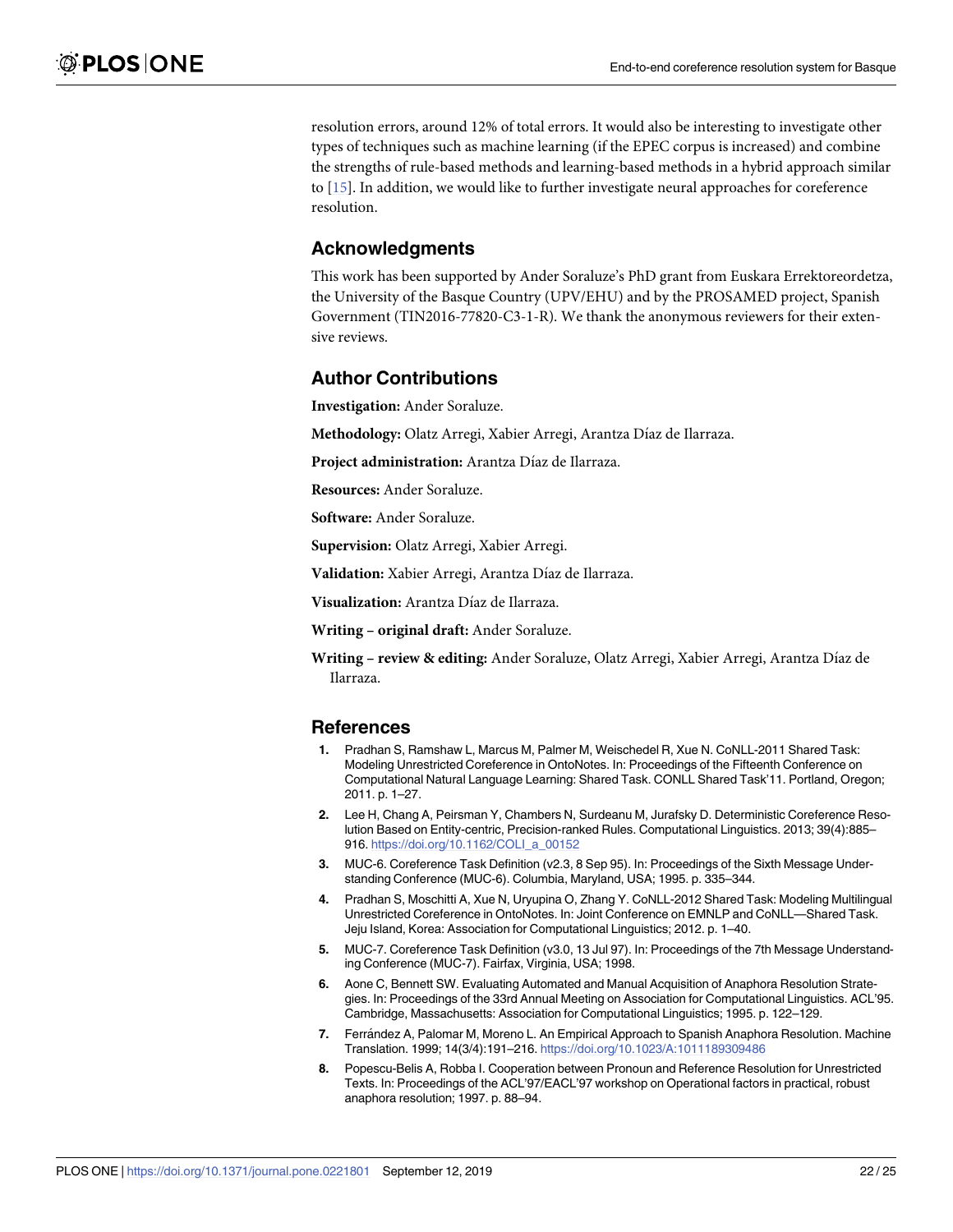- <span id="page-22-0"></span>**[9](#page-1-0).** Abraços J, Lopes JG. Extending DRT with a Focusing Mechanism for Pronominal Anaphora and Ellipsis Resolution. In: Proceedings of the 15th Conference on Computational Linguistics. COLING'94. Stroudsburg, PA, USA: Association for Computational Linguistics; 1994. p. 1128–1132.
- **[10](#page-1-0).** Azzam S, Humphreys K, Gaizauskas R. Coreference Resolution in a Multilingual Information Extraction System. In: The First International Conference on Language Resources and Evaluation Workshop on Linguistics Coreference. Granada, Spain; 1998.
- **[11](#page-1-0).** Mitkov R. Multilingual Anaphora Resolution. Machine Translation. 1999; 14(3):281–299. [https://doi.org/](https://doi.org/10.1023/A:1011184828072) [10.1023/A:1011184828072](https://doi.org/10.1023/A:1011184828072)
- **[12](#page-1-0).** Doddington G, Mitchell A, Przybocki M, Ramshaw L, Strassel S, Weischedel R. The Automatic Content Extraction (ACE) Program–Tasks, Data, and Evaluation. In: Proceedings of Language Resources and Evaluation Conference. (LREC 2004). Lisbon, Portugal: European Language Resources Association (ELRA); 2004. p. 837–840.
- Recasens M, Màrquez L, Sapena E, Martí MA, Taulé M, Hoste V, et al. SemEval-2010 task 1: Coreference Resolution in Multiple Languages. In: Proceedings of the 5th International Workshop on Semantic Evaluation. (SemEval 2010). Uppsala, Sweden: Association for Computational Linguistics; 2010. p. 1–8.
- **[14](#page-1-0).** Pradhan S, Hovy E, Marcus M, Palmer M, Ramshaw L, Weischedel R. OntoNotes: A Unified Relational Semantic Representation. In: Proceedings of the International Conference on Semantic Computing. (ICSC'07). Washington, DC, USA: IEEE Computer Society; 2007. p. 517–526.
- **[15](#page-1-0).** Chen C, Ng V. Combining the Best of Two Worlds: A Hybrid Approach to Multilingual Coreference Resolution. In: Joint Conference on EMNLP and CoNLL—Shared Task. CoNLL'12. Jeju Island, Korea: Association for Computational Linguistics; 2012. p. 56–63.
- [16](#page-2-0). Fernandes E, dos Santos C, Milidiú R. Latent Structure Perceptron with Feature Induction for Unrestricted Coreference Resolution. In: Joint Conference on EMNLP and CoNLL—Shared Task. CoNLL'12. Jeju Island, Korea: Association for Computational Linguistics; 2012. p. 41–48.
- **17.** Shou H, Zhao H. System paper for CoNLL-2012 shared task: Hybrid Rule-based Algorithm for Coreference Resolution. In: Joint Conference on EMNLP and CoNLL—Shared Task. CoNLL'12. Jeju Island, Korea: Association for Computational Linguistics; 2012. p. 118–121.
- **18.** Xiong H, Liu Q. ICT: System Description for CoNLL-2012. In: Joint Conference on EMNLP and CoNLL —Shared Task. CoNLL'12. Jeju Island, Korea: Association for Computational Linguistics; 2012. p. 71– 75.
- **19.** Yuan B, Chen Q, Xiang Y, Wang X, Ge L, Liu Z, et al. A Mixed Deterministic Model for Coreference Resolution. In: Joint Conference on EMNLP and CoNLL—Shared Task. CoNLL'12. Jeju Island, Korea: Association for Computational Linguistics; 2012. p. 76–82.
- **[20](#page-1-0).** Zhang X, Wu C, Zhao H. Chinese Coreference Resolution via Ordered Filtering. In: Joint Conference on EMNLP and CoNLL—Shared Task. CoNLL'12. Jeju Island, Korea: Association for Computational Linguistics; 2012. p. 95–99.
- **[21](#page-2-0).** Durrett G, Klein D. Easy Victories and Uphill Battles in Coreference Resolution. In: Proceedings of the 2013 Conference on Empirical Methods in Natural Language Processing. Seattle, Washington, USA: Association for Computational Linguistics; 2013. p. 1971–1982.
- **[22](#page-2-0).** Fernandes ER, dos Santos CN, Milidiu´ RL. Latent Trees for Coreference Resolution. Computational Linguistics. 2014; 40(4):801–835. [https://doi.org/10.1162/COLI\\_a\\_00200](https://doi.org/10.1162/COLI_a_00200)
- **[23](#page-2-0).** Wiseman S, Rush AM, Shieber S, Weston J. Learning Anaphoricity and Antecedent Ranking Features for Coreference Resolution. In: Proceedings of the 53rd Annual Meeting of the Association for Computational Linguistics and the 7th International Joint Conference on Natural Language Processing (Volume 1: Long Papers). Beijing, China: Association for Computational Linguistics; 2015. p. 1416–1426.
- **[24](#page-2-0).** Wiseman S, Rush AM, Shieber SM. Learning Global Features for Coreference Resolution. In: Proceedings of the 2016 Conference of the North American Chapter of the Association for Computational Linguistics: Human Language Technologies. San Diego, California: Association for Computational Linguistics; 2016. p. 994–1004.
- **[25](#page-2-0).** Lee H, Surdeanu M, Jurafsky D. A scaffolding approach to coreference resolution integrating statistical and rule-based models. Natural Language Engineering. 2017; p. 1–30.
- **[26](#page-2-0).** Ogrodniczuk M, Ng V, editors. Proceedings of the Workshop on Coreference Resolution Beyond Onto-Notes (CORBON 2016). San Diego, California, USA: Association for Computational Linguistics; 2016.
- **[27](#page-2-0).** Ogrodniczuk M, Ng V, editors. Proceedings of the 2nd Workshop on Coreference Resolution Beyond OntoNotes (CORBON 2017). Valencia, Spain: Association for Computational Linguistics; 2017.
- **[28](#page-2-0).** Versley Y, Ponzetto SP, Poesio M, Eidelman V, Jern A, Smith J, et al. BART: A Modular Toolkit for Coreference Resolution. In: Proceedings of the 46th Annual Meeting of the Association for Computational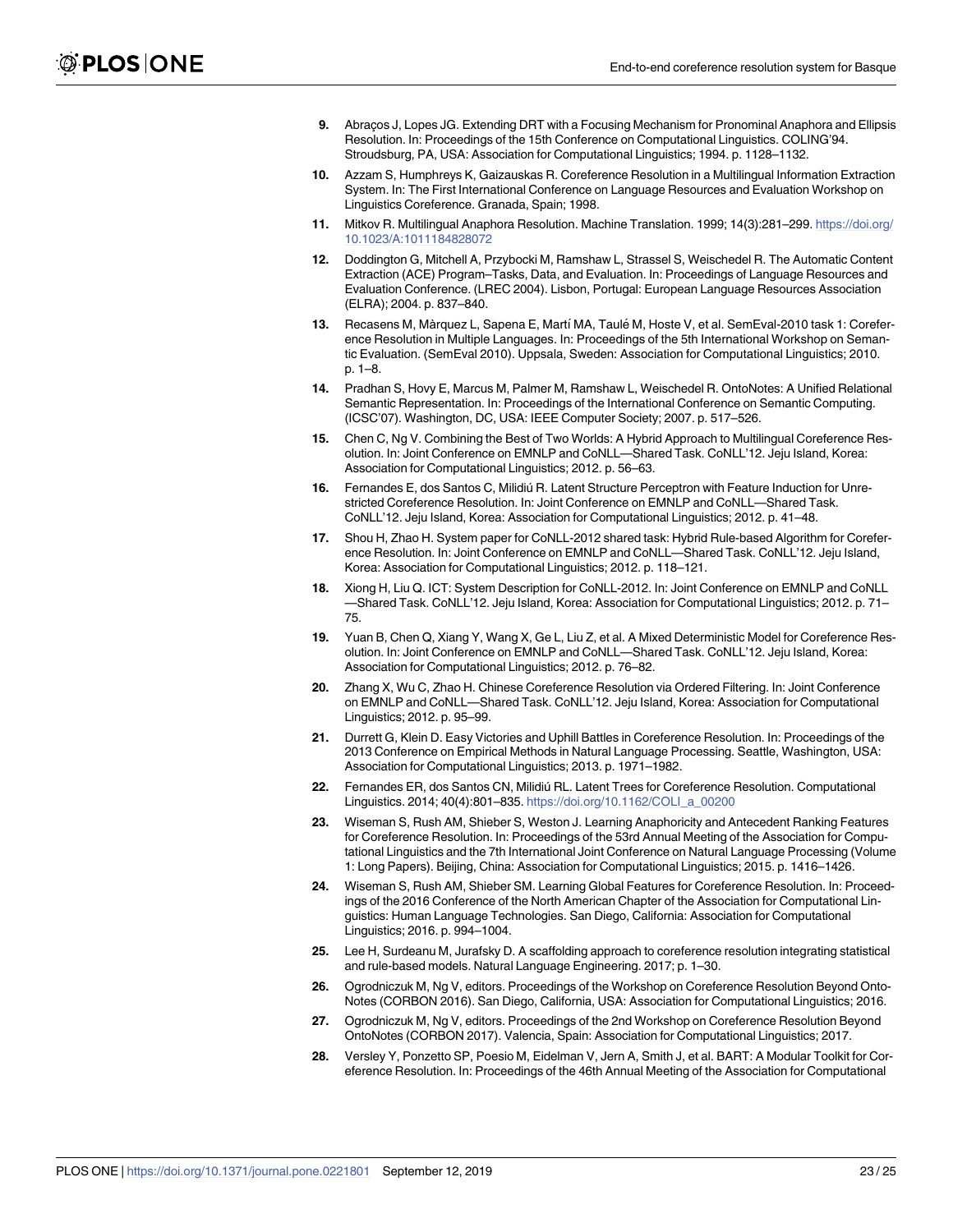Linguistics on Human Language Technologies: Demo Session. HLT-Demonstrations'08. Columbus, Ohio: Association for Computational Linguistics; 2008. p. 9–12.

- <span id="page-23-0"></span>**[29](#page-2-0).** Poesio M, Uryupina O, Versley Y. Creating a Coreference Resolution System for Italian. In: Proceedings of the Seventh International Conference on Language Resources and Evaluation (LREC'10). Valletta, Malta: European Language Resources Association (ELRA); 2010. p. 713–716.
- **[30](#page-2-0).** Broscheit S, Ponzetto SP, Versley Y, Poesio M. Extending BART to Provide a Coreference Resolution System for German. In: Proceedings of the International Conference on Language Resources and Evaluation, LREC 2010. Valletta, Malta; 2010. p. 164–167.
- **[31](#page-2-0).** Kopeć M, Ogrodniczuk M. Creating a Coreference Resolution System for Polish. In: Proceedings of the Eight International Conference on Language Resources and Evaluation (LREC'12). Istanbul, Turkey: European Language Resources Association (ELRA); 2012. p. 192–195.
- **[32](#page-2-0).** Uryupina O, Moschitti A, Poesio M. BART Goes Multilingual: The UniTN/Essex Submission to the CoNLL-2012 Shared Task. In: Joint Conference on EMNLP and CoNLL—Shared Task. CoNLL'12. Jeju Island, Korea: Association for Computational Linguistics; 2012. p. 122–128.
- **[33](#page-2-0).** Sikdar UK, Ekbal A, Saha S. A generalized framework for anaphora resolution in Indian languages. Knowledge-Based Systems. 2016; 109:147–159. <https://doi.org/10.1016/j.knosys.2016.06.033>
- **[34](#page-2-0).** Laka I. A Brief Grammar of Euskara, the Basque Language; 1996. <http://www.ehu.es/grammar>.
- **[35](#page-3-0).** Aduriz I, Aranzabe MJ, Arriola JM, Atutxa M, Díaz de Ilarraza A, Ezeiza N, et al. Methodology and Steps towards the Construction of EPEC, a Corpus of Written Basque Tagged at Morphological and Syntactic Levels for the Automatic Processing. In: Language and Computers. vol. 56. Amsterdam, Netherlands: Rodopi; 2006. p. 1–15.
- **[36](#page-3-0).** Soraluze A, Arregi O, Arregi X, Díaz De Ilarraza A. Improving mention detection for Basque based on a deep error analysis. Natural Language Engineering. 2016; 23(3):351–384. [https://doi.org/10.1017/](https://doi.org/10.1017/S1351324916000206) [S1351324916000206](https://doi.org/10.1017/S1351324916000206)
- **[37](#page-3-0).** Ceberio K, Aduriz I, Díaz de Ilarraza A, Garcia-Azkoaga I. Coreferential Relations in Basque: The Annotation Process. Journal of Psycholinguistic Research. 2018; 47(2):325–342. [https://doi.org/10.1007/](https://doi.org/10.1007/s10936-018-9559-6) [s10936-018-9559-6](https://doi.org/10.1007/s10936-018-9559-6) PMID: [29399705](http://www.ncbi.nlm.nih.gov/pubmed/29399705)
- **[38](#page-5-0).** Alegria I, Artola X, Sarasola K, Urkia M. Automatic Morphological Analysis of Basque. Literary & Linguistic Computing. 1996; 11(4):193–203. <https://doi.org/10.1093/llc/11.4.193>
- **[39](#page-5-0).** Alegria I, Aranzabe MJ, Ezeiza N, Ezeiza A, Urizar R. Using Finite State Technology in Natural Language Processing of Basque. In: Watson BW, Wood D, editors. Implementation and Application of Automata. vol. 2494 of Lecture Notes in Computer Science. Springer Berlin / Heidelberg; 2002. p. 1– 12.
- **[40](#page-5-0).** Alegria I, Ansa O, Artola X, Ezeiza N, Gojenola K, Urizar R. Representation and Treatment of Multiword Expressions in Basque. In: Proceedings of the Workshop on Multiword Expressions: Integrating Processing. MWE'04. Barcelona, Spain: Association for Computational Linguistics; 2004. p. 48–55.
- **[41](#page-5-0).** Alegria I, Ezeiza N, Fernandez I, Urizar R. Named Entity Recognition and Classification for texts in Basque. In: II Jornadas de Tratamiento y Recuperación de Información. (JOTRI 2003). Madrid, Spain; 2003. p. 198–203.
- **[42](#page-5-0).** Soraluze A, Alegria I, Ansa O, Arregi O, Arregi X. Recognition and Classification of Numerical Entities in Basque. In: Recent Advances in Natural Language Processing (RANLP). Hissar, Bulgaria; 2011. p. 764–769.
- **[43](#page-5-0).** Bengoetxea K, Gojenola K. Application of Different Techniques to Dependency Parsing of Basque. In: Proceedings of the NAACL HLT 2010 First Workshop on Statistical Parsing of Morphologically-Rich Languages. SPMRL'10. Los Angeles, California: Association for Computational Linguistics; 2010. p. 31–39.
- **[44](#page-5-0).** Dı´az de Ilarraza A, Ferna´ndez-Terrones E, Aldezabal I, Aranzabe MJ. From Dependencies to Constituents in the Reference Corpus for the Processing of Basque (EPEC). Procesamiento del Lenguaje Natural. 2008; 41.
- **[45](#page-6-0).** Hulden M. Foma: A Finite-state Compiler and Library. In: Proceedings of the 12th Conference of the European Chapter of the Association for Computational Linguistics: Demonstrations Session. EACL'09. Athens, Greece: Association for Computational Linguistics; 2009. p. 29–32.
- **[46](#page-6-0).** Hobbs J. Resolving Pronoun References. Lingua. 1978; 44:311–338. [https://doi.org/10.1016/0024-](https://doi.org/10.1016/0024-3841(78)90006-2) [3841\(78\)90006-2](https://doi.org/10.1016/0024-3841(78)90006-2)
- **[47](#page-6-0).** Soraluze A, Arregi O, Arregi X, Dı´az de Ilarraza A. Coreference Resolution for Morphologically Rich Languages. Adaptation of the Stanford System to Basque. Procesamiento del Lenguaje Natural. 2015; 55:23–30.
- **[48](#page-9-0).** Gonzalez-Dios I, Aranzabe MJ, Dı´az de Ilarraza A, Soraluze A. Detecting Apposition for Text Simplification in Basque. In: Proceedings of the 14th International Conference on Computational Linguistics and